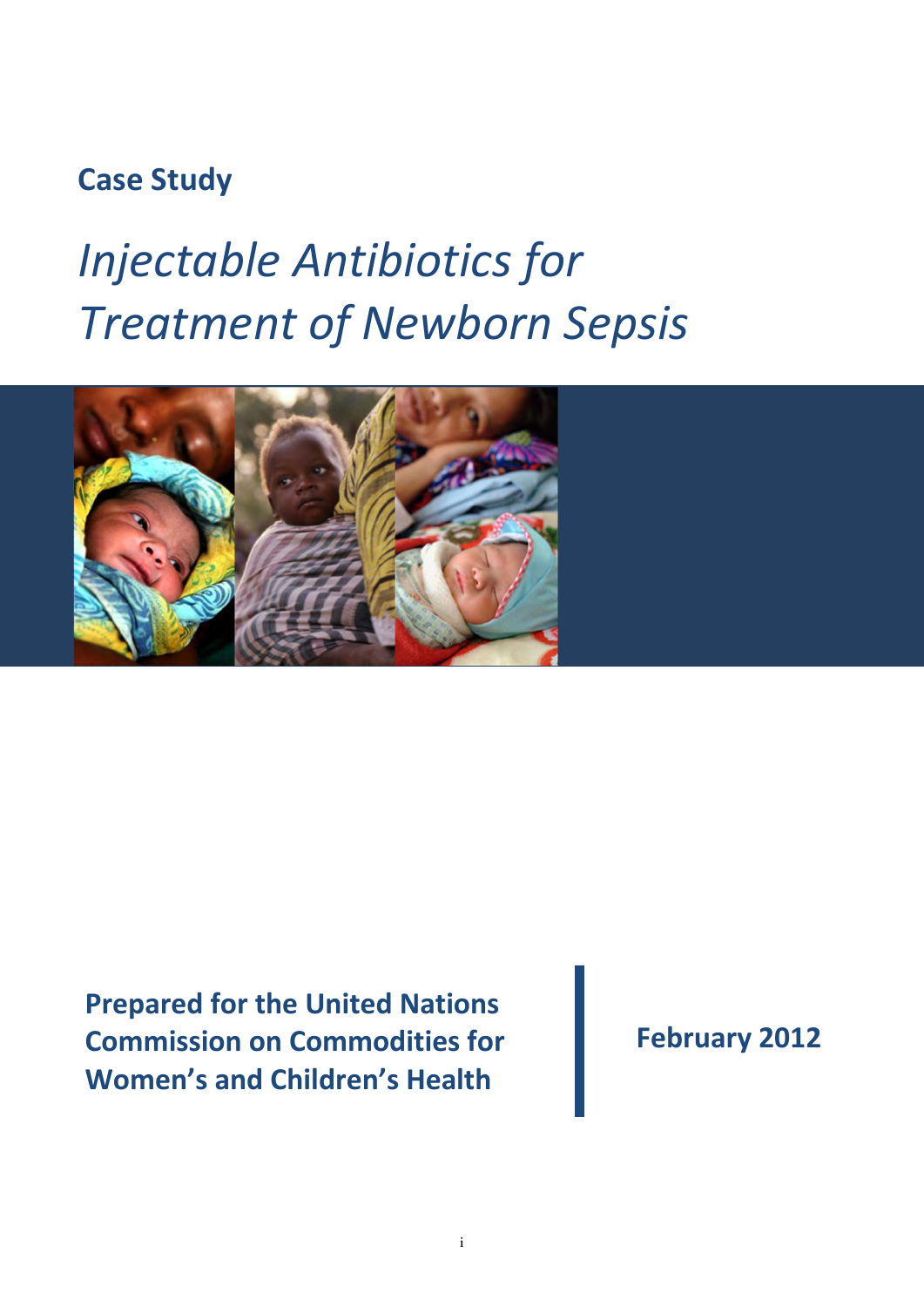### **Authors**

Patricia Coffey, <sup>1</sup> Kimberly Kelly, <sup>2</sup> Abdullah Baqui, <sup>3</sup> Al Bartlett, <sup>4</sup> Zulfiqar Bhutta, <sup>5</sup> Lisa Hedman, <sup>6</sup> Troy Jacobs,<sup>4</sup> Goldy Mazia,<sup>7</sup> Steve Wall <sup>8</sup>

*1 PATH; 2 consultant to PATH;<sup>3</sup>the Johns Hopkins University Bloomberg School of Public Health; <sup>4</sup>United States Agency for International Development; <sup>5</sup> the Aga Khan University; <sup>6</sup> the World Health Organization; <sup>7</sup> PATH and the Maternal and Newborn Health Integrated Project; 8 Save the Children/Saving Newborn Lives Program*

#### **Acknowledgements**

The authors would like to thank the following individuals for their contributions: Francisco Blanco, Neal Brandes, Steve Brooke, Joseph de Graft-Johnson, Mike English, Abra Greene, Mercy Mvundura, Noah Perin, Janet Saulsbury, Jill Sherman-Konkle, Anita Zaidi.

PATH's contribution to this case study was made possible by the generous support of the American people through the United States Agency for International Development (USAID) under the terms of the HealthTech Cooperative Agreement # AID-OAA-A-11-00051. The contents provided by PATH are the responsibility of PATH and do not necessarily reflect the views of USAID or the US Government.

#### **Cover photograph credits**

Photo 1: A mother in Nepal lies with her baby. © 2008 Suaahara/JHUCCP; courtesy of Photoshare.

Photo 2: A baby in Djoliba, Mali. © 2000 Hannah Koenker; courtesy of Photoshare.

Photo 3: A newborn child sleeps next to his mother at the Tinh Gia District Health Center in Vietnam. © 2004 Philippe Blanc; courtesy of Photoshare.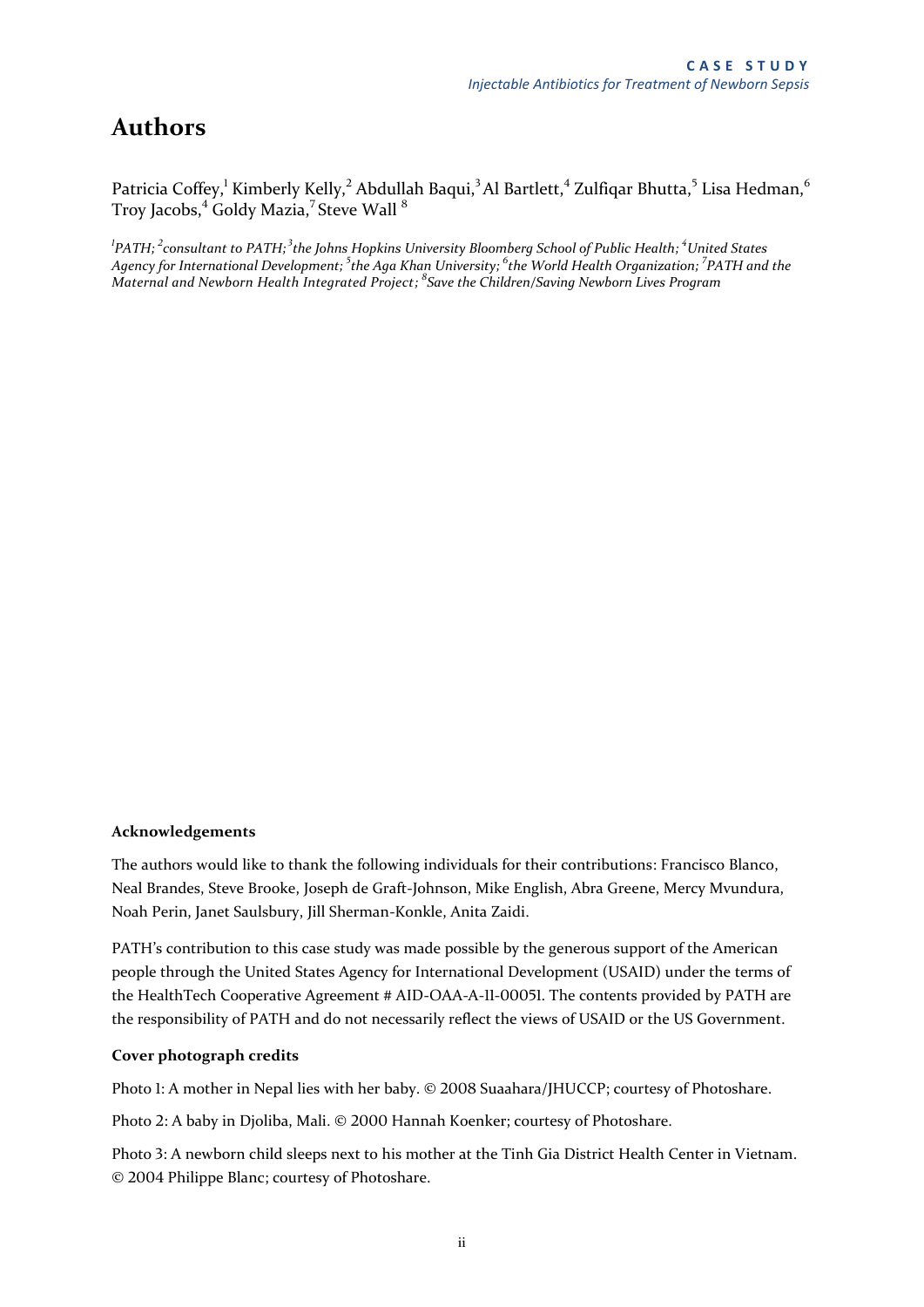# **Acronyms**

| <b>BP</b>     | British Pharmacopoeia                          |
|---------------|------------------------------------------------|
| <b>DALY</b>   | disability-adjusted life years                 |
| E. coli       | Escherichia coli                               |
| <b>EMLc</b>   | Model List of Essential Medicines for Children |
| <b>FCHV</b>   | Female Community Health Volunteers             |
| <b>GBS</b>    | Group B streptococci                           |
| IM            | intramuscular                                  |
| <b>IMCI</b>   | Integrated Management of Childhood Illness     |
| IV            | intravenous                                    |
| <b>MIC</b>    | minimum inhibitory concentration               |
| <b>RCT</b>    | randomized controlled trials                   |
| S. aureus     | Staphyloccoccus aureus                         |
| <b>UNICEF</b> | United Nations Children's Fund                 |
| <b>USP</b>    | United States Pharmacopeia                     |
| WHO           | World Health Organization                      |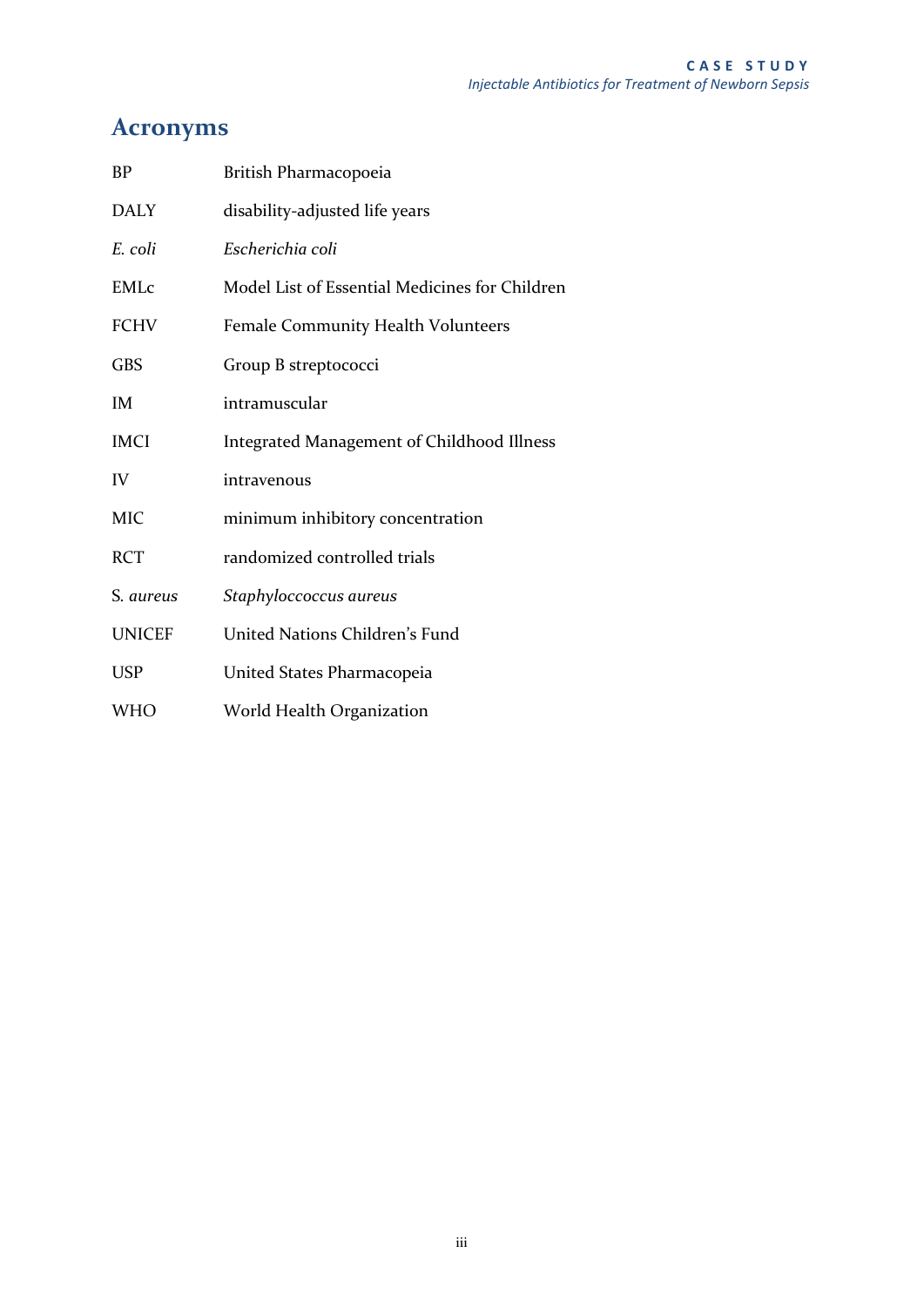# **Table of Contents**

| 2.1 World Health Organization guidelines for antibiotic use and injection safety 1 |    |
|------------------------------------------------------------------------------------|----|
| 2.2 The World Health Organization Model List of Essential Medicines for Children 2 |    |
|                                                                                    |    |
|                                                                                    |    |
|                                                                                    |    |
| 3.3 Efficacy of injectable antibiotics for neonatal sepsis treatment in developing |    |
|                                                                                    |    |
|                                                                                    |    |
|                                                                                    |    |
|                                                                                    |    |
| 6.1 Task shifting to community-based treatment of neonatal infection 9             |    |
| 6.2 Innovation in antibiotic delivery systems for neonatal care  10                |    |
| 6.2.1 Gentamicin in the Uniject® prefilled injection delivery system  10           |    |
|                                                                                    |    |
|                                                                                    |    |
|                                                                                    |    |
|                                                                                    |    |
|                                                                                    |    |
|                                                                                    |    |
|                                                                                    |    |
|                                                                                    |    |
|                                                                                    |    |
|                                                                                    |    |
|                                                                                    |    |
|                                                                                    |    |
|                                                                                    |    |
|                                                                                    | 18 |
|                                                                                    |    |
|                                                                                    |    |
| Appendix D: Economic Analysis of Gentamicin in the Uniject® Prefilled Injection    |    |
|                                                                                    | 22 |
|                                                                                    |    |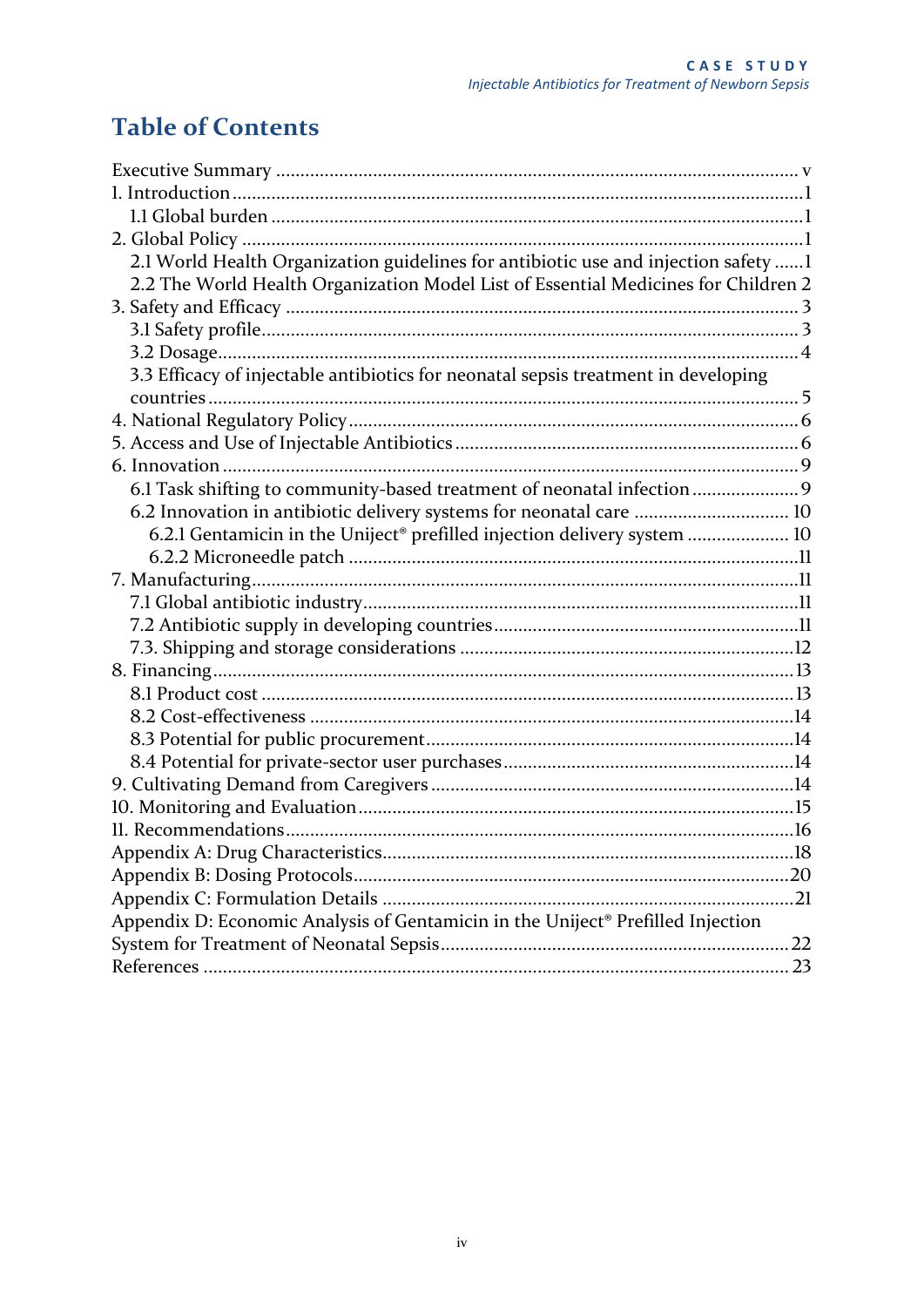# <span id="page-4-0"></span>**Executive Summary**

Neonatal mortality is responsible for 41% of the total under age five mortality, or approximately 3.1 million neonatal deaths per year. Approximately 99% of these deaths occur in developing countries, with 26% the result of severe infections.

The World Health Organization has listed three injectable antibiotics for the treatment of neonatal sepsis on the Essential Medicines List for Children: procaine benzylpenicillin, gentamicin, and ceftriaxone. The World Health Organization recommends antibiotic treatment with benzylpenicillin and gentamicin as first-line therapy for presumptive treatment in newborns at risk of bacterial infection. They also recommend ceftriaxone delivered alone for the treatment of neonatal sepsis as a second-line therapy.

Some countries have these medicines on their national essential medicines lists. However, little is known about national policies, availability, and use of these drugs at various levels of the health care system. Similarly, few data are available about the supplier manufacturing base in low-resource settings. This presents a considerable barrier to determining actions and policies around these commodities at the global level.

These antibiotics are not readily available or are subject to stock-outs in weaker health systems, particularly in remote areas. Barriers to availability and use of procaine benzylpenicillin, gentamicin, and ceftriaxone at the country level are not clearly characterized.

In both Asia and sub-Saharan Africa, formulations at appropriate dosage may not be readily available from manufacturers. The supply of procaine benzylpenicillin, gentamicin, and ceftriaxone for neonatal sepsis treatment in the developing world has not been quantified or characterized.

Shaping the market for these medicines is extremely difficult without a clear understanding of market forces. Assessing the current supply and demand of procaine benzylpenicillin, gentamicin, and ceftriaxone is the first step toward ensuring access to affordable, high-quality injectable antibiotics that are listed on the World Health Organization Essential Medicines List for Children for neonatal sepsis treatment in low-resource settings. There is a clear and immediate need to:

- 1. Assess national policy and regulatory environment and financing strategies around the procurement and use of injectable antibiotics for the treatment of neonatal sepsis.
- 2. Undertake a rapid situational assessment to gather country-specific data on the status, availability, and related barriers to use of procaine benzylpenicillin, gentamicin, and ceftriaxone at various levels of health care delivery.
- 3. Conduct a landscape analysis of suppliers of available procaine benzylpenicillin, gentamicin, and ceftriaxone products in low-resource settings.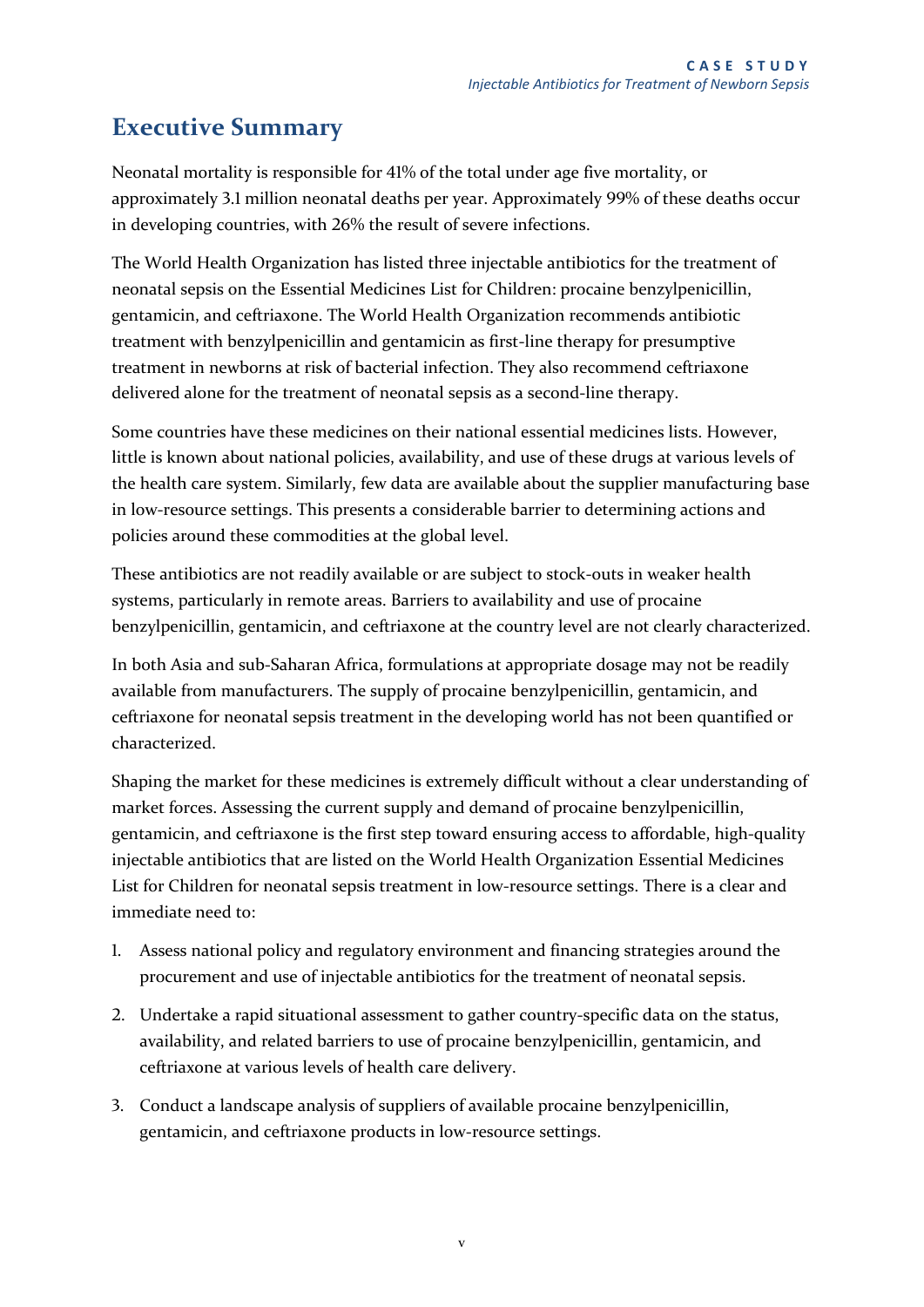- 4. Engage in dialogue with distributors/manufacturers about security of future supply particularly in regard to procaine benzylpenicillin.
- 5. Engage with end-users to determine the most feasible and acceptable presentation of gentamicin for treatment of newborn sepsis.
- <span id="page-5-0"></span>6. Fund research to facilitate the development of a point-of-care, rapid, and effective diagnostic tool for the identification of serious bacterial infections in neonates that can be used in low-resource settings. This type of promising new technology could improve the specificity of diagnostic algorithms based on clinical signs alone.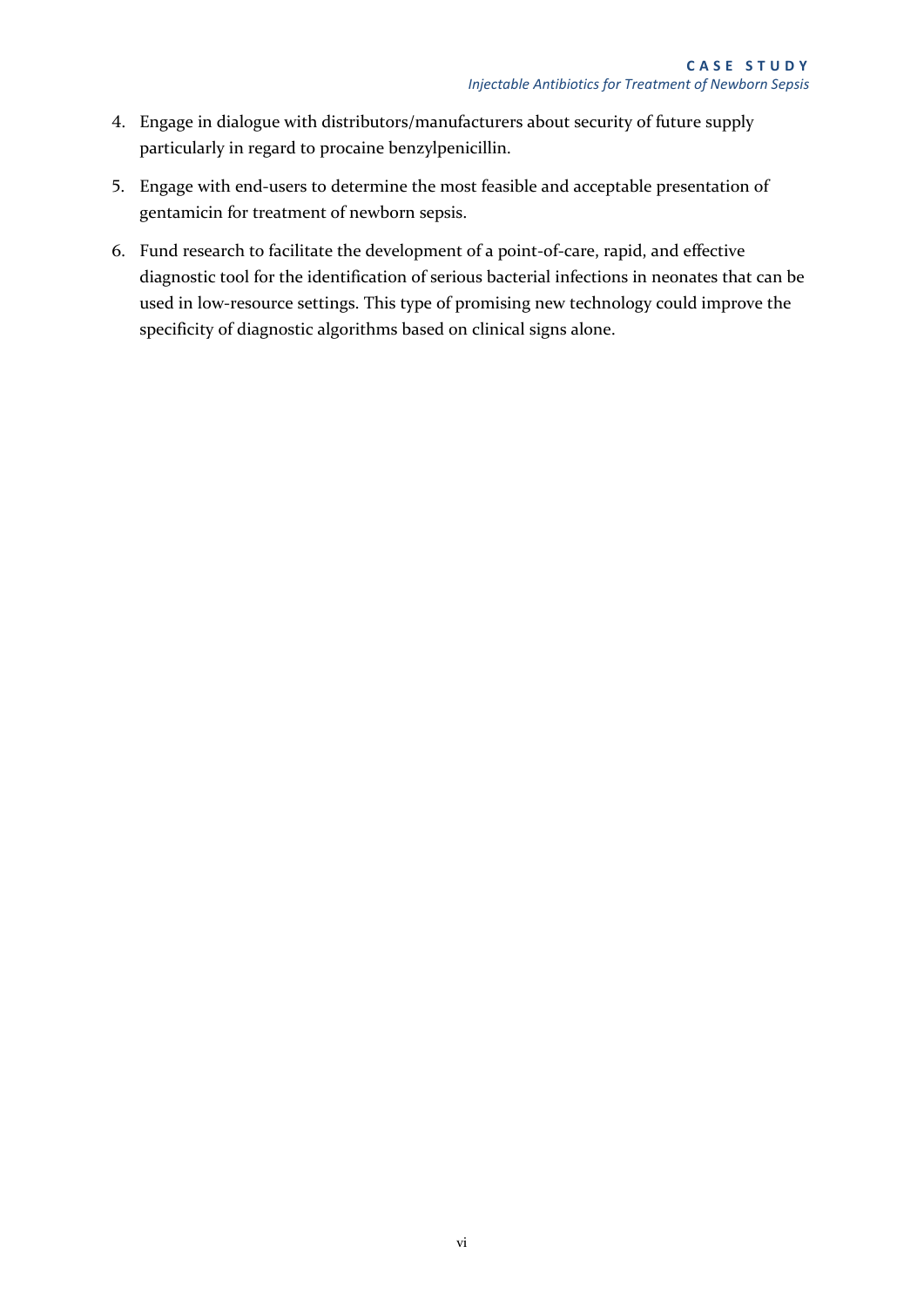### **1. Introduction**

The United Nations Commission on Commodities for Women's and Children's Health aims to build consensus around priority actions for increasing the availability, affordability, accessibility, and rational use of selected commodities for women's and children's health. The purpose of this case study is to describe the global burden, availability, and need for three injectable antibiotics to treat neonatal sepsis: procaine benzylpenicillin, gentamicin, and ceftriaxone. This case study reviews available information about how these commodities are faring in low-resource settings beginning at the point of manufacture until they are in the hands of facility-based health workers. The purpose of this case study is to identify bottlenecks that might result in limited access to quality products for those that need them most.

#### <span id="page-6-0"></span>**1.1 Global burden**

The most recent estimates suggest that neonatal mortality is responsible for 41% of the total under age five mortality, or approximately 3.1 million neonatal deaths per year.<sup>1</sup> Approximately 99% of these deaths occur in developing countries, and most are attributable to preterm birth  $(28%)$ , severe infections  $(26%)$ , and asphyxia  $(23%)$ .<sup>2,3</sup> Three-quarters of neonatal deaths happen in the first week, and the highest risk of death is on the first day of life.<sup>4,5,6,7,8</sup> Casefatality rates for severe bacterial infections in developing countries are high, in part due to late or inadequate administration of the necessary antibiotics.<sup>9</sup> The risk of death is great for newborns with serious infections, whether hospitalized or in the community, with mortality rates of early-onset sepsis (<7 days) between 3% and 40% and of late-onset sepsis (>7 days) between 2% and 20%.<sup>10</sup> Co-morbidities such as malnutrition or HIV can hasten early demise.

<span id="page-6-4"></span>Newborn infection has a rapid onset, and urgent diagnosis and presumptive treatment is needed. Because sick newborns present with nonspecific signs and symptoms, diagnosing neonatal sepsis is difficult in even the most sophisticated settings and is particularly arduous in many low-resource settings. Deaths are often due to delays in the identification and treatment of newborns with infection, specifically, under-recognition of illness, lack of access to appropriate treatment and trained health workers to administer it, delay in initiation of treatment, and inability to pay for treatment by families, if warranted.

# <span id="page-6-1"></span>**2. Global Policy**

#### <span id="page-6-2"></span>2.1 World Health Organization guidelines for antibiotic use and injection safety<sup>11,12</sup>

<span id="page-6-3"></span>Current World Health Organization (WHO) guidelines recommend case management of newborn sepsis by identifying sick newborns at the community level and then referring them to treatment by professional health workers at the referral level.<sup>13</sup> Currently, WHO recommends that infants under the age of two with serious bacterial infections be referred to a hospital and given ten days of parenteral antibiotic treatment<sup>14</sup> although actual practice is to treat for seven days. If referral and treatment in a hospital is not possible, the infant should begin treatment immediately by appropriately trained health workers.<sup>[14](#page-6-3)</sup>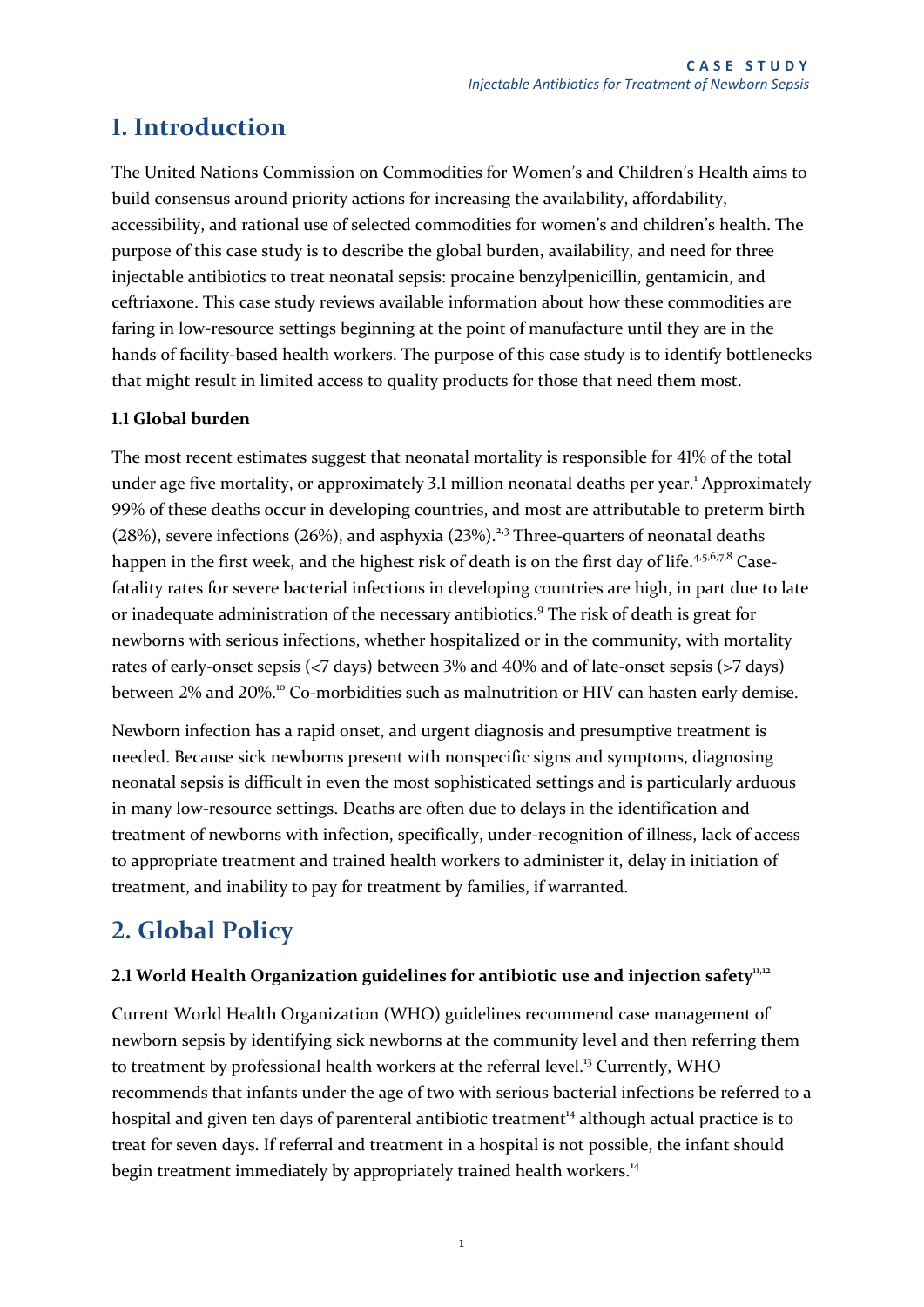The WHO Integrated Management of Childhood Illness (IMCI) guidelines provide specific guidelines for when referral is not possible.<sup>15</sup> Even if the baby is taken to the referral center, the first dose of antibiotics should be given on site as the disease can progress very quickly. Specifically the IMCI guidelines state to give the first dose of intramuscular antibiotics (ampicillin and gentamicin) to the child at the health center. The guidelines then state:

<span id="page-7-2"></span>"Referral is best option for young infant classified as VERY SEVERE DISEASE. If referral is not possible, continue to give ampicillin and gentamicin for at least 5 days. Give ampicillin two times daily to infants less than one week of age and 3 times daily to infants one week or older. Give gentamicin once daily."<sup>16</sup>

WHO recommends antibiotic treatment with benzylpenicillin and gentamicin as first-line therapy for presumptive treatment in newborn at risk of bacterial infection. The recommendation is to use intramuscular injections of 50 mg/kg body weight of ampicillin (or a comparable penicillin such as procaine benzylpenicillin) every 6 to 8 hours—depending on age—plus 7.5 mg/kg body weight of gentamicin (or another comparable aminoglycoside), divided twice daily for at least ten days—as the standard therapy[.](#page-6-4)<sup>9</sup> It is important to note that gentamicin and benzylpenicillin cannot be mixed in the same syringe, meaning separate injections must be administered.

WHO also recommends ceftriaxone delivered alone for the treatment of neonatal sepsis as a second-line therapy.<sup>17</sup> In a randomized clinical trial in Pakistan, ceftriaxone has been shown to be as effective as once daily administration of procaine benzylpenicillin and gentamicin.<sup>18,\*</sup> The recommended dose of ceftriaxone is 50 mg/kg once daily for all newborns except those older than one week and who weigh more than 2 kg. In these slightly older and heavier newborns, the dose is increased to 75 mg/kg once daily for ten days.<sup>19</sup>

<span id="page-7-1"></span>Guidelines and best practices should be followed to ensure injection safety.<sup>20</sup> These guidelines cover hand hygiene, preparation of the injection site, precautions that the health care worker should take prior to the injection and following the injection, preparing the medication to obtain the correct dose, loading a syringe, giving a safe injection, safe storage of remaining product (neonates require small doses), safe disposal techniques (including the use of a sharps container with tamper-proof lid), and reconstitution.

#### <span id="page-7-0"></span>**2.2 The World Health Organization Model List of Essential Medicines for Children**

All three of these antibiotics are listed on the WHO Model List of Essential Medicines for Children (EMLc)<sup>21</sup> under section 6, Anti-infectives, subsection 6.2 Antibiotics and 6.2.1 Beta Lactam Medicines (procaine benzylpenicillin and ceftriaxone) and 6.2.2 Other antibacterials (gentamicin). The listings are as follows:

#### **Procaine Benzylpenicillin**

 $\overline{a}$ \* Currently there is a study underway comparing ceftriaxone therapy to penicillin plus gentamicin for sepsis and meningitis in infants younger than two months in Malawi. Please see: <http://clinicaltrials.gov/ct2/show/NCT01247909?term=malawi+AND+ceftriaxone&rank=1>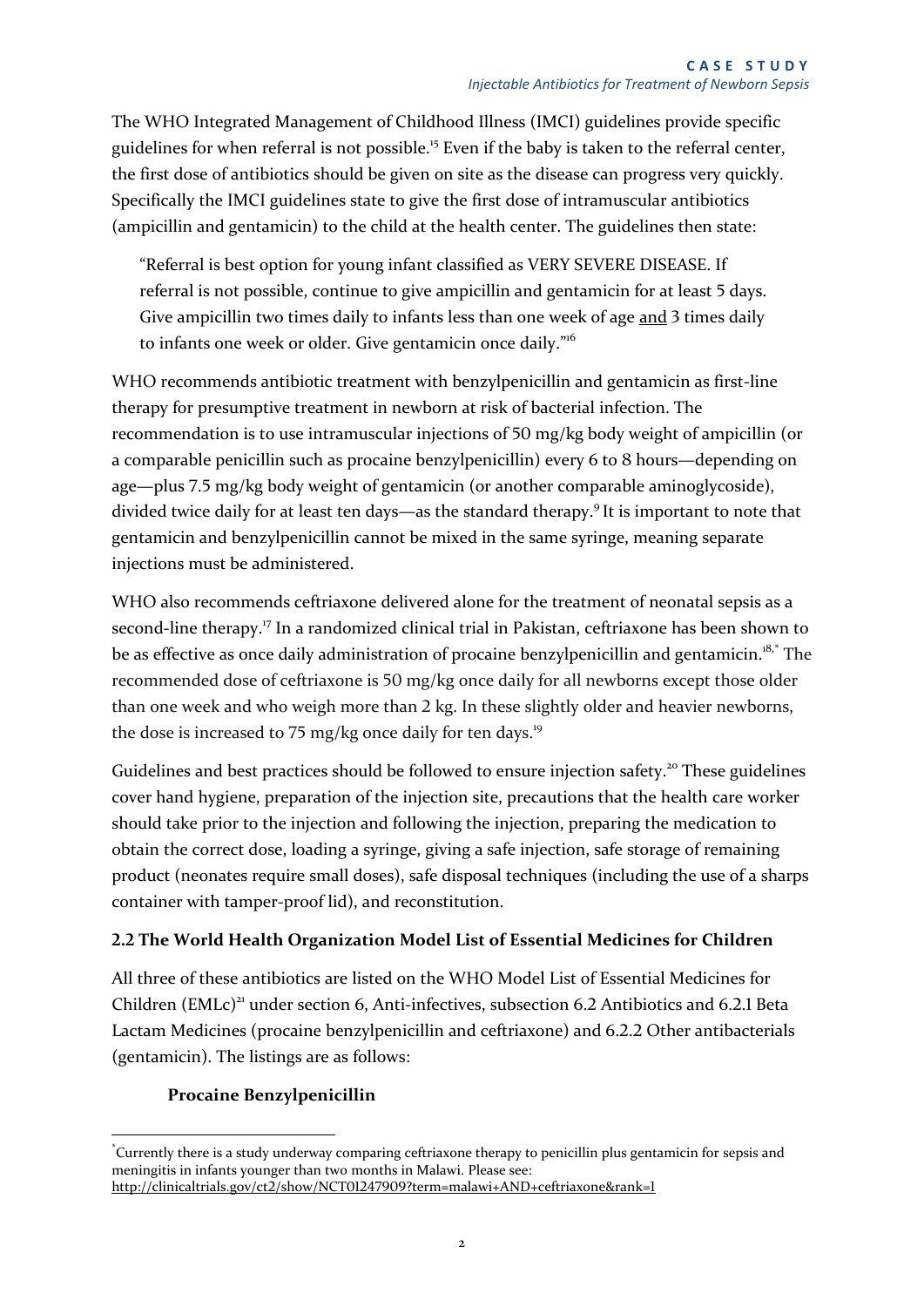Powder for injection:  $1 g (=1$  million IU);  $3 g (=3$  million IU) in vial.

Procaine benzylpenicillin is not recommended as first-line treatment for neonatal sepsis except in settings with high neonatal mortality, when given by trained health workers in cases where hospital care is not achievable.<sup>†</sup>

#### **Gentamicin**

Injection: 10 mg; 40 mg (as sulfate)/ml in 2-ml vial.

#### **Ceftriaxone**

Powder for injection: 250 mg; 1 g (as sodium salt in vial).

Do not administer with calcium and avoid in term infants less than 28 days with hyperbilirubinemia. It is contraindicated in infants less than 41 weeks corrected gestational age.‡,§

These three drugs are further characterized in Appendices [A,](#page-22-0) [B,](#page-25-0) and [C.](#page-26-0)

# <span id="page-8-0"></span>**3. Safety and Efficacy**

#### <span id="page-8-1"></span>**3.1 Safety profile**

-

<span id="page-8-4"></span><span id="page-8-3"></span><span id="page-8-2"></span>Procaine benzylpenicillin is considered generally safe although there is very little reliable evidence on safety and efficacy in neonates. There is substantial experience using procaine benzylpenicillin intramuscularly to treat neonates with both sepsis and congenital syphilis. <sup>[19,](#page-7-1)22,23</sup> A 2009 report by WHO on procaine benzylpenicillin noted that much of the data are outdated and not derived from randomized placebo-controlled clinical trials.<sup>24</sup> The WHO expert committee strongly recommended that further safety and efficacy studies be conducted in neonates in order to develop a body of evidence supporting its use in this population. It further suggested that studies be conducted to better assess the safety and efficacy of this medication when administered by community-based health workers<sup>[24](#page-8-2)</sup>, something that other experts have reiterated.

Gentamicin has been widely used to treat neonatal infections as a first-line therapy and is a commonly used antibiotic medication. It is a drug that should be monitored closely; risks related to toxicity include damage to patient hearing and kidney function. When given in facility settings, gentamicin is monitored by analyzing patient blood samples. This type of monitoring is difficult to carry out in low-resource settings and impossible in community-

<sup>†</sup>WHO recommendations note a preference for crystalline penicillin in neonates when penicillin is indicated. However, procaine benzylpenicillin is recommended as an alternative to crystalline penicillin, especially for infections like congenital syphilis and neonatal sepsis. It may be more practical for the community management of neonatal sepsis because of the once daily dosing schedule, cost, availability and ease of administration (WHO  $2<sup>n</sup>$ Meeting of the Subcommittee of the Expert Committee on the Selection and Use of Essential Medicines). ‡ Accurate gestational ages (like 41 weeks) may be difficult to assess by many frontline workers and health workers

at lower-level facilities where antenatal care and follow-up may be poor.

<sup>§</sup> This will also limit its administration to many full-term babies between 38 weeks and 41 weeks of corrected gestational age.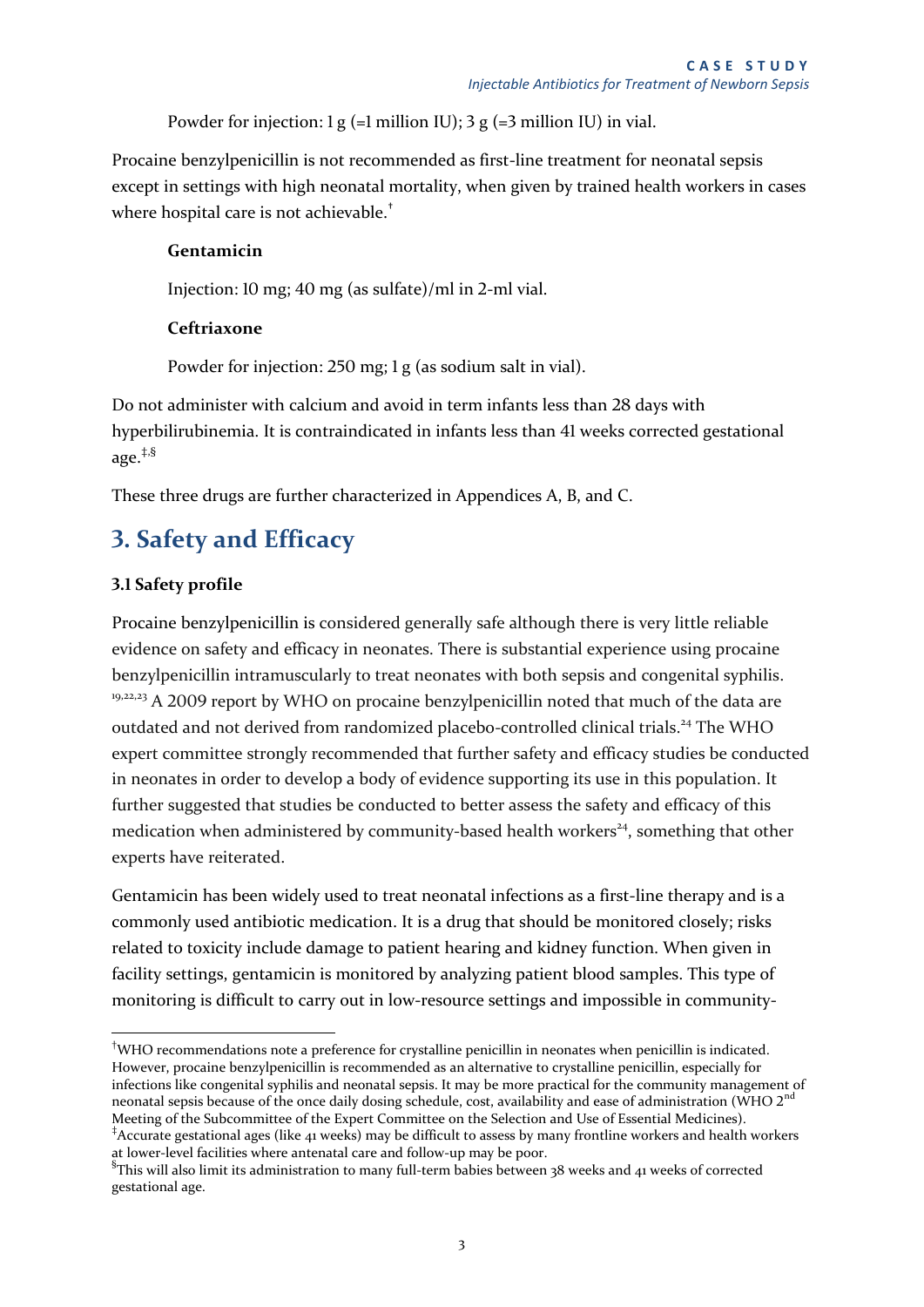<span id="page-9-2"></span>based care. This issue has been mitigated somewhat by the use of extended interval dosing<sup>25</sup> that uses relatively higher dosages than standard dosing regimens. While it is still advisable to monitor levels whenever possible, especially in preterm and asphyxiated babies, use of higher doses has helped alleviate the absolute necessity for those settings where it cannot be carried out.

Ceftriaxone has been widely used in treating neonatal infections in both developed and developing countries.<sup>[19,](#page-7-1)26</sup> Ceftriaxone is a third-generation cephalosporin and has an excellent safety profile and can be used in a convenient once/twice daily administration.<sup>[14](#page-6-3)</sup> It is also effective against the treatment of Gram-negative meningitis in neonates and young infants.[19,](#page-7-1)27,28,<sup>29</sup> There is also a risk of hyperbilirubinemia (jaundice) and promotion of antimicrobial (specifically beta-lactamase) resistance.<sup>[14](#page-6-3)</sup> Some researchers suggest that more information is needed about its use in the neonatal period.<sup>30</sup>

<span id="page-9-1"></span>According to WHO, available evidence indicates no difference in cure rates and mortality between third-generation cephalosporin monotherapy (ceftriaxone) and benzylpenicillinaminoglycoside combination therapy (penicillin-gentamicin). However, effects may vary in different settings depending on antibiotic resistance patterns.<sup>[14](#page-6-3)</sup>

Development of resistance due to overuse of antibiotics is already occurring in some areas of the world. Resistance to ceftriaxone develops very rapidly, which has not been observed with gentamicin and procaine benzylpenicillin. This has led to concern that widespread, unregulated use of ceftriaxone may lead to a worsening pattern of antibiotic resistance amongst common pathogens, particularly extended spectrum beta lactamase (ESBL) producing organisms. Of note, however, are recent study results from Bangladesh that indicate (1) antibiotic use is widespread in the community, and use of antibiotics for treatment of newborn infection is a very small fraction of overall antibiotic use in the community; and (2) the use of antibiotics in the community for treatment of newborn infections was not associated with higher antibiotic resistance.<sup>31</sup>

The potential for establishing antimicrobial resistance due to indiscriminate use of these antibiotics points toward the need for an accurate tool to diagnose neonatal sepsis. A rapid diagnostic test that can be used in both facility and community settings would be most appropriate. Experts have suggested that a diagnostic test with three or four inflammation markers to identity host response might be an ideal platform and promising new technology to improve specificity of diagnostic algorithms based on clinical signs alone.

#### <span id="page-9-0"></span>**3.2 Dosage**

<span id="page-9-3"></span>The dosage of injectable antibiotics is calculated based on patient weight to ensure the appropriate serum concentrations are obtained for safety and efficacy of the drug. Dosing protocols are defined in [Appendix B.](#page-25-0) The recent WHO evidence for technical update (2012)<sup>[14](#page-6-3)</sup> of the WHO Pocket Book of Hospital Care for Children (2005)<sup>32</sup> does not include ceftriaxone. This important resource for calculating treatment regimens use in developing countries could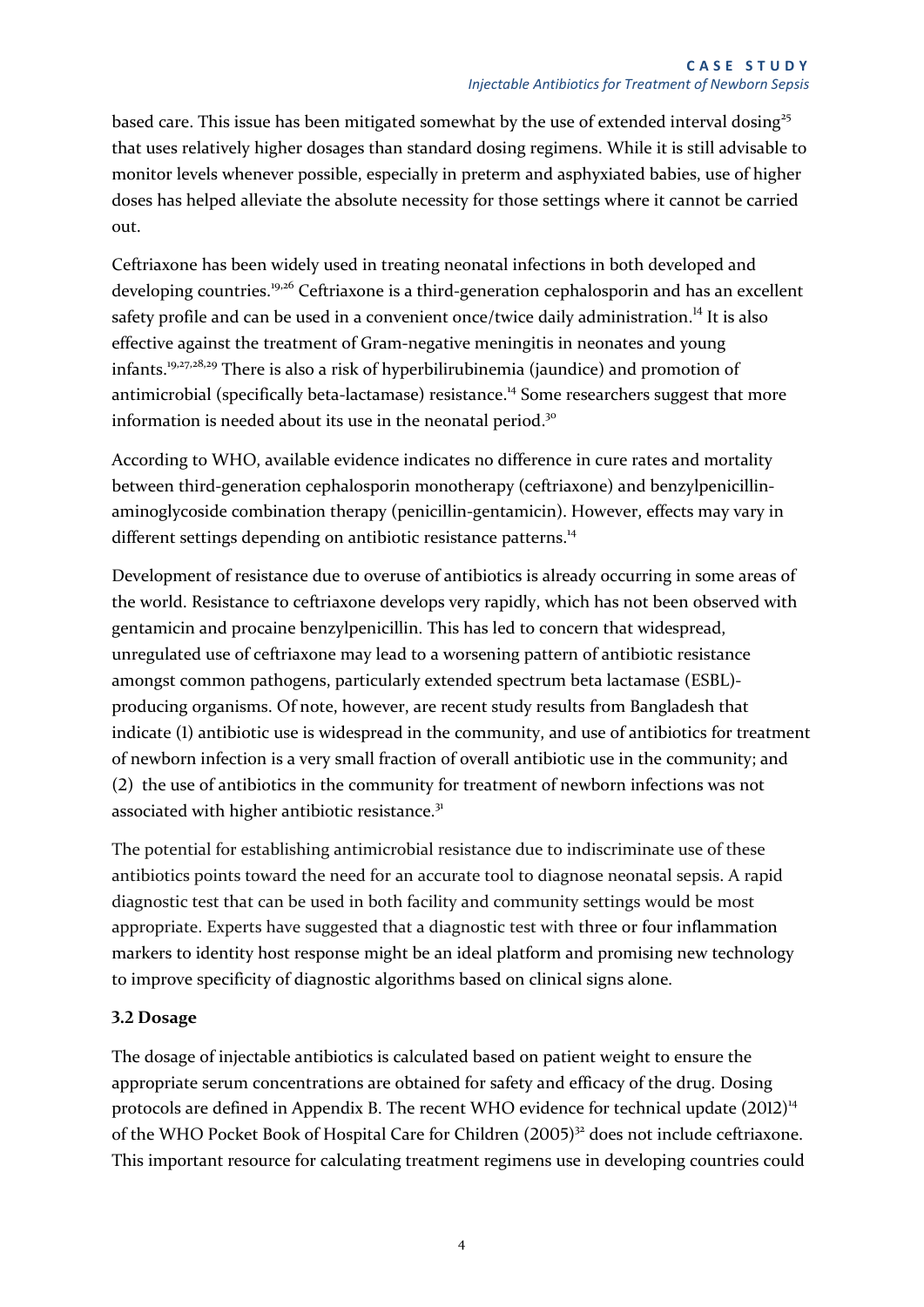be updated with the most accurate and comprehensive data so that providers can make appropriate decisions regarding treatment administration in neonates.

#### <span id="page-10-0"></span>**3.3 Efficacy of injectable antibiotics for neonatal sepsis treatment in developing countries**

A review of evidence of home-based and first-level facility treatment of neonatal bacterial infections<sup>33</sup> found substantial reductions in neonatal mortality in a nonrandomized controlled study in rural India (62% reduction, P 0.001) and in a cluster randomized trial in rural Bangladesh (34% reduction, 95% CI: 7%–53%). Reduced case fatalities (0%–3%) with community-based management of neonatal sepsis were observed in two small uncontrolled studies from India and Guatemala, as well as a recent randomized trial from Pakistan.<sup>34</sup> These data suggest substantial benefit of case management approaches using antibiotics for neonatal sepsis in such settings.

A review of available data about injectable antibiotics for treatment of neonatal infections in developing-country communities<sup>[30](#page-9-1)</sup> found that penicillins and cephalosporins have relatively favorable efficacy and safety profiles. Although the aminoglycosides (e.g., gentamicin) have narrow therapeutic indices, when used appropriately they are safe and effective. Although inexpensive and effective, chloramphenicol is the least preferred due to its potential association with significant life-threatening toxicity among neonates. The authors concluded that the preferred injectable antibiotic regimens for community and first-level facility use are procaine benzylpenicillin with gentamicin, or ceftriaxone alone. They are safe and retain efficacy when dosed at extended intervals (24 hours) by intramuscular administration.

A review of evidence for treatment of neonatal infections in developing countries with oral antibiotics<sup>35</sup> found that case management of pneumonia in developing countries has resulted in a 27% reduction in total neonatal mortality and 42% reduction in pneumonia-specific neonatal mortality. However, limited available data indicate that injectable antibiotic therapy is superior to oral regimens. The authors conclude that injections should be used for treatment of serious neonatal infections whenever possible. In settings in which this is not possible, however, oral antibiotic therapy is superior to no antibiotic therapy.

A review of community-based studies to describe the burden of disease from neonatal infections and infection-associated neonatal mortality in developing countries found that infections may be responsible for 8% to 80% of all neonatal deaths (this broad range reflects very different contexts and/or differences in definitions/classifications) and as many as 42% of deaths in the first week of life. Rates of neonatal sepsis were as high as 170 per 1,000 live births (clinically diagnosed) and 5.5 per 1,000 live births (blood culture confirmed[\).](#page-6-4)<sup>9</sup> The authors conclude that current recommendations of hospitalization and injections for managing neonatal infections are inadequately followed in developing countries. Approaches for detecting and managing serious infections within the community, at home, or first-level health facilities may be more effective in some cases.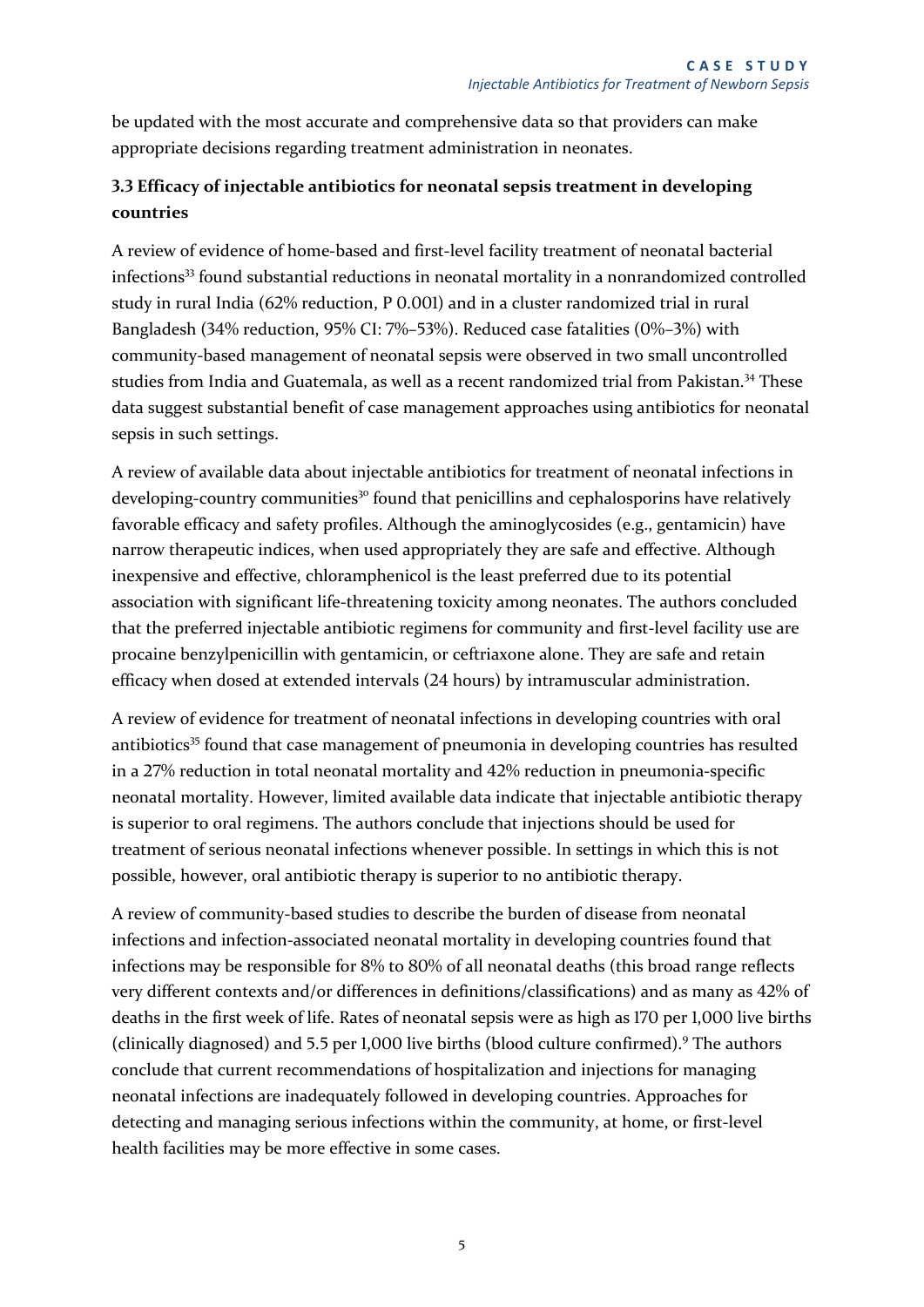A summary of available data on antimicrobial resistance among common pathogens causing infections in neonates and young infants in community settings in developing countries<sup>36</sup> showed that resistance is a concern. Among the three major pathogens studied (*Escherichia coli* [*E. coli*], *Staphyloccoccus aureus* [*S. aureus*], and Klebsiella species), a high proportion of *E. coli* were ampicillin (72%) and cotrimoxazole (78%) resistant; 19% were resistant to thirdgeneration cephalosporins. Among Klebsiella species, almost all were resistant to ampicillin, 45% to cotrimoxazole, and 66% to third-generation cephalosporins. Resistance to gentamicin was low among *E. coli* (13%) but much higher among Klebsiella species (60%). Methicillinresistance *S. aureus* (MRSA) was rare (1 of 33 isolates) but 46% were resistant to cotrimoxazole. Significant resistance, in particular to cotrimoxazole among all pathogens, and to gentamicin and third-generation cephalosporins among Klebsiella and emerging resistance in *E. coli* is cause for concern. Further studies from different developing-country regions are needed to determine prevalence of resistant strains as well as assess regional and time trends.

According to a review of 63 studies that were mainly facility based (only 13 focused on community-acquired infections) in developing countries, the major pathogens for neonatal sepsis within the first week of life are Klebsiella species (25%), *E. coli* (15%), and

*Staphylococcus aureus* (18%). <sup>37</sup> Group B streptococci (GBS) were relatively uncommon (7%), although regional differences existed. After the first week of life, *S. aureus* (14%), GBS (12%), *Streptococcus pneumoniae* (12%), and nontyphoidal *Salmonella* species (13%) were most frequent. Gram-negatives predominated (77%) among home-delivered babies. Most infections in the first week of life are due to Gram-negative pathogens, and many may be environmentally rather than maternally acquired owing to unhygienic delivery practices. Such practices may also explain the predominance of Gram-negative infections among home-born infants, although data from home settings are limited.

# <span id="page-11-0"></span>**4. National Regulatory Policy**

All drug imports are subject to the approval of the government through a foods and drugs board or similar organization in each country. Generally, only medicines included on the national essential medicines list are included in public-sector formularies, national procurement budgets, and addressed through cost-recovery schemes. The WHO EMLc is often used as a base document for national health authorities to create their essential medicine lists. While some countries have procaine benzylpenicillin, gentamicin, and ceftriaxone on their national essential medicines lists<sup>38</sup> little information is available about national policy.

# <span id="page-11-1"></span>**5. Access and Use of Injectable Antibiotics**

Country-specific data on the availability and use of procaine benzylpenicillin, gentamicin, and ceftriaxone appear to be lacking. Data on the availability of two of the three drugs and benzylpenicillin (not the long-acting procaine benzylpenicillin) at the hospital, health center,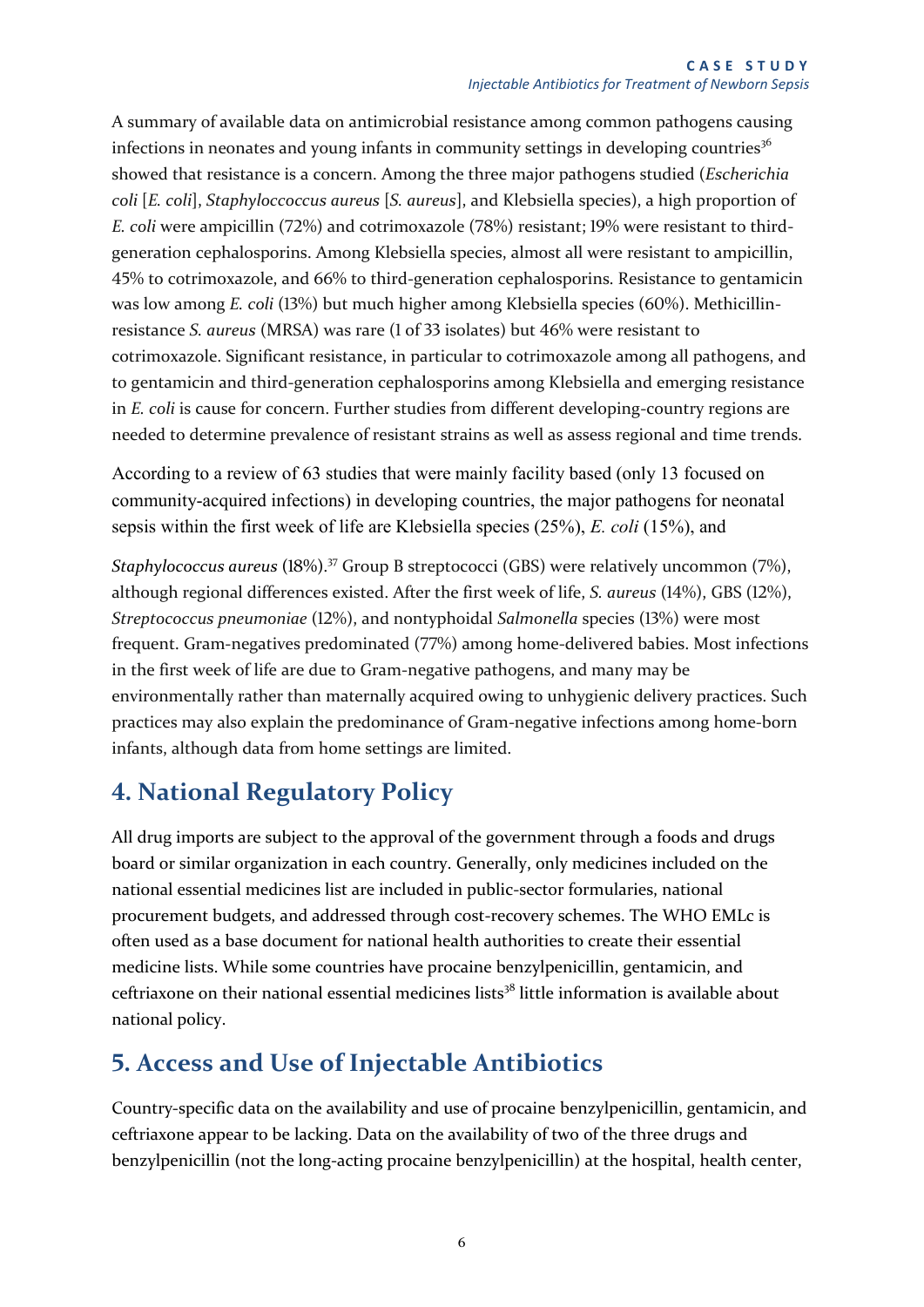and clinic levels are available from the Demographic and Health Surveys Service Provision Assessments (Tables 1 to 3).



**Table 1. Percent of hospitals with injectable gentamicin, benzylpenicillin, and ceftriaxone available.\*** 

\*Data obtained from the Demographic Health Surveys: Maternal and Child Health Service Provision Assessment. Kenya 2010, Namibia 2005, Rwanda 2007, Tanzania 2006, Uganda 2007, Ghana 2002, Egypt 2004. \*\*Hospital data for Egypt is based on "fever hospitals" whose main purpose is to provide curative services.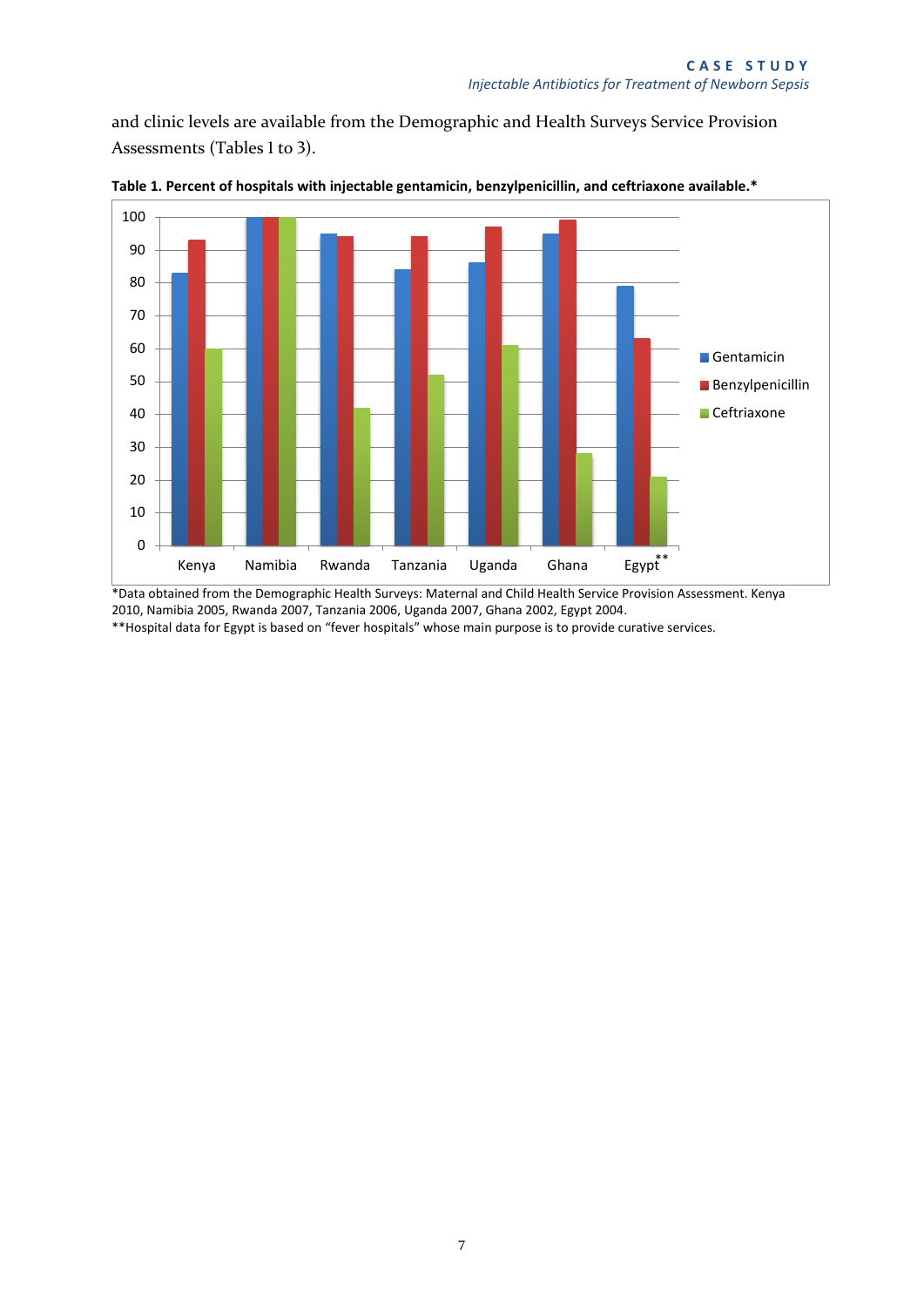

**Table 2. Percent of health centers and primary facilities with injectable gentamicin, benzylpenicillin, and ceftriaxone available.\*** 

\*Data obtained from the Demographic Health Surveys: Maternal and Child Health Service Provision Assessment. Kenya 2010, Namibia 2005, Rwanda 2007, Tanzania 2006, Uganda 2007, Ghana 2002, Egypt 2004. \*\*Health center/primary facility data for Uganda is based on health center-III data.

\*\*\*Health center/primary facility data for Egypt is based on maternal child health/urban health units.



**Table 3. Percent of clinics with injectable gentamicin, benzylpenicillin, and ceftriaxone available.\*** 

\*Data obtained from the Demographic Health Surveys: Maternal and Child Health Service Provision Assessment. Kenya 2010, Namibia 2005, Rwanda 2007, Tanzania 2006, Uganda 2007, Ghana 2002, Egypt 2004.

\*\*Clinic data for Uganda is based on health center-II data.

\*\*\*Clinic data for Egypt is based on rural health units.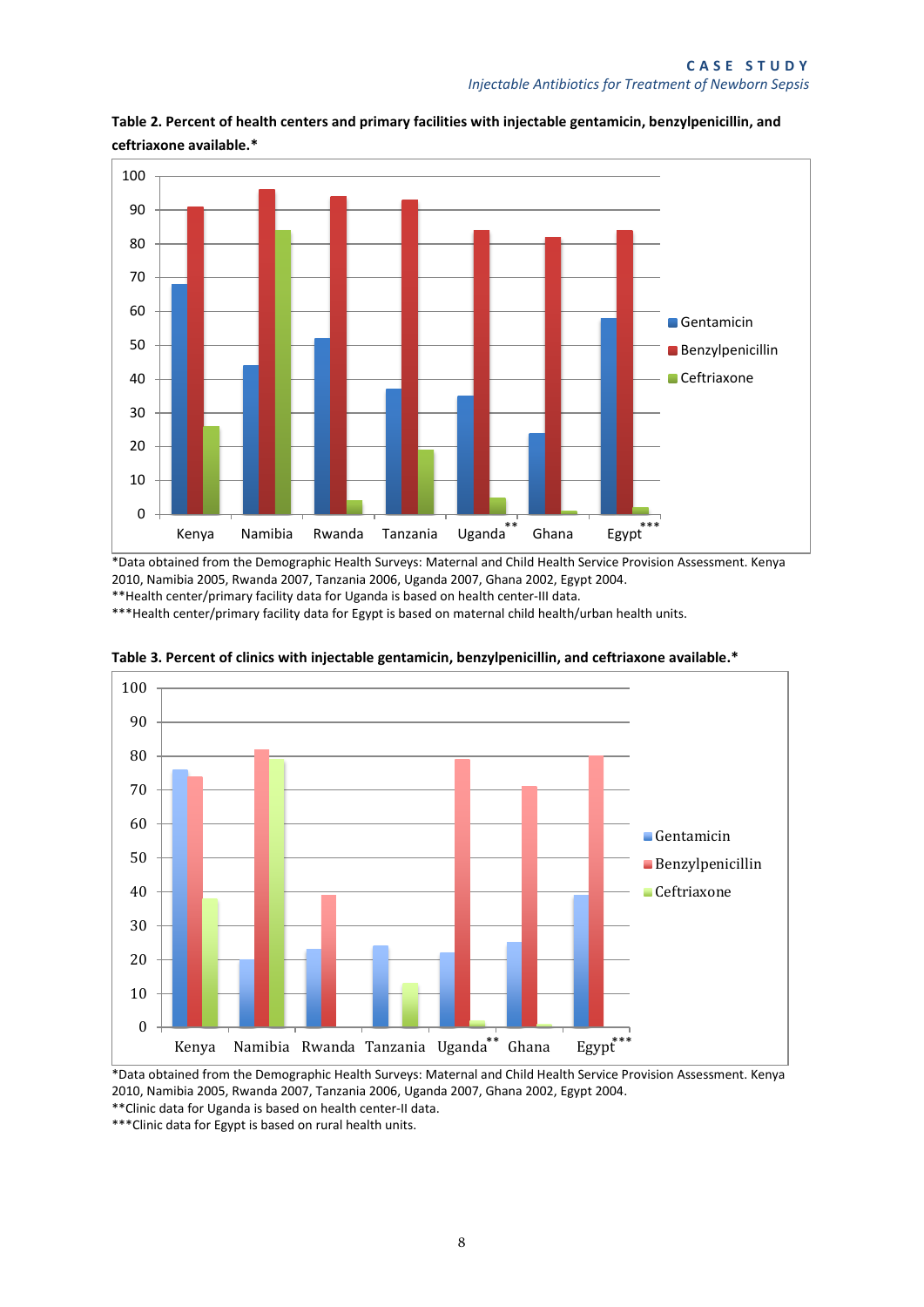Evidence noted above suggests that the currently recommended antibiotics are not readily available or are subject to stock-outs in weaker health systems and particularly in remote areas. In particular, the availability of procaine benzylpenicillin (which is long acting and used specifically for newborn sepsis treatment) is not included in the survey indicators. Additionally, in a recent assessment of 20 health centers in one district in Nigeria, ceftriaxone and procaine benzylpenicillin were the least available of the three antibiotics (available in 5 of 20 and 6 of 20 centers respectively) while gentamicin was available in slightly over half (11 of 20) of the centers.<sup>39</sup> A forthcoming study in the Dominican Republic will assess the practices of diagnosing and treating neonatal infections of about 700 infants in three referral hospitals and will include correct use of antibiotics listed on the WHO EMLc for treatment of neonatal sepsis. Data from this assessment of quality of treatment of newborn sepsis in three referral centers in the Dominican Republic will be available in 2012.<sup>40</sup> Overall barriers to availability and use of procaine benzylpenicillin, gentamicin, and ceftriaxone at the country level are not clearly characterized.

### <span id="page-14-0"></span>**6. Innovation**

Current IMCI guidelines<sup>[15](#page-7-2)</sup> recommend referral but also note need for treatment at the community level if referral is not possible. Currently lower-level government health facilities in some country contexts lack trained staff to manage neonatal infection. Thus there is a need for governments within country health system contexts and regulations to increase access to antibiotics as close to home as is feasible and safe. To achieve this goal, consideration of different strategies including task shifting and emergency transport must be undertaken.

#### <span id="page-14-1"></span>**6.1 Task shifting to community-based treatment of neonatal infection**

<span id="page-14-2"></span>Criteria for country-level decision-making on how to operationalize a neonatal infection treatment program is needed. There is considerable divergence in policy, practice, and need for a community-based treatment strategy and case management of neonatal sepsis in many countries.<sup>41</sup> Because national policies and levels of implementation vary dramatically from country to country as do cultural beliefs and expectations around childbirth and neonatal care, it is likely that one policy for community-based care and management will not meet the needs of all countries and that a country-by-country approach may be more appropriate. Oral treatment alternatives exist and are under consideration for communities where injectable antibiotics are not feasible. Additionally, in many countries, policies permitting community health workers to administer antimalarials were much more lenient than those for antibiotics; only one-third of all Millennium Development Goal countries included in the survey allowed oral antibiotic use at the community level, and antibiotic injections were prohibited in three-quarters of the countries surveyed.<sup>[41](#page-14-2)</sup>

There is no clear cohesion among policymakers on the optimal antibiotic treatment for community scenarios. Several studies are currently under way to evaluate simplified antibiotic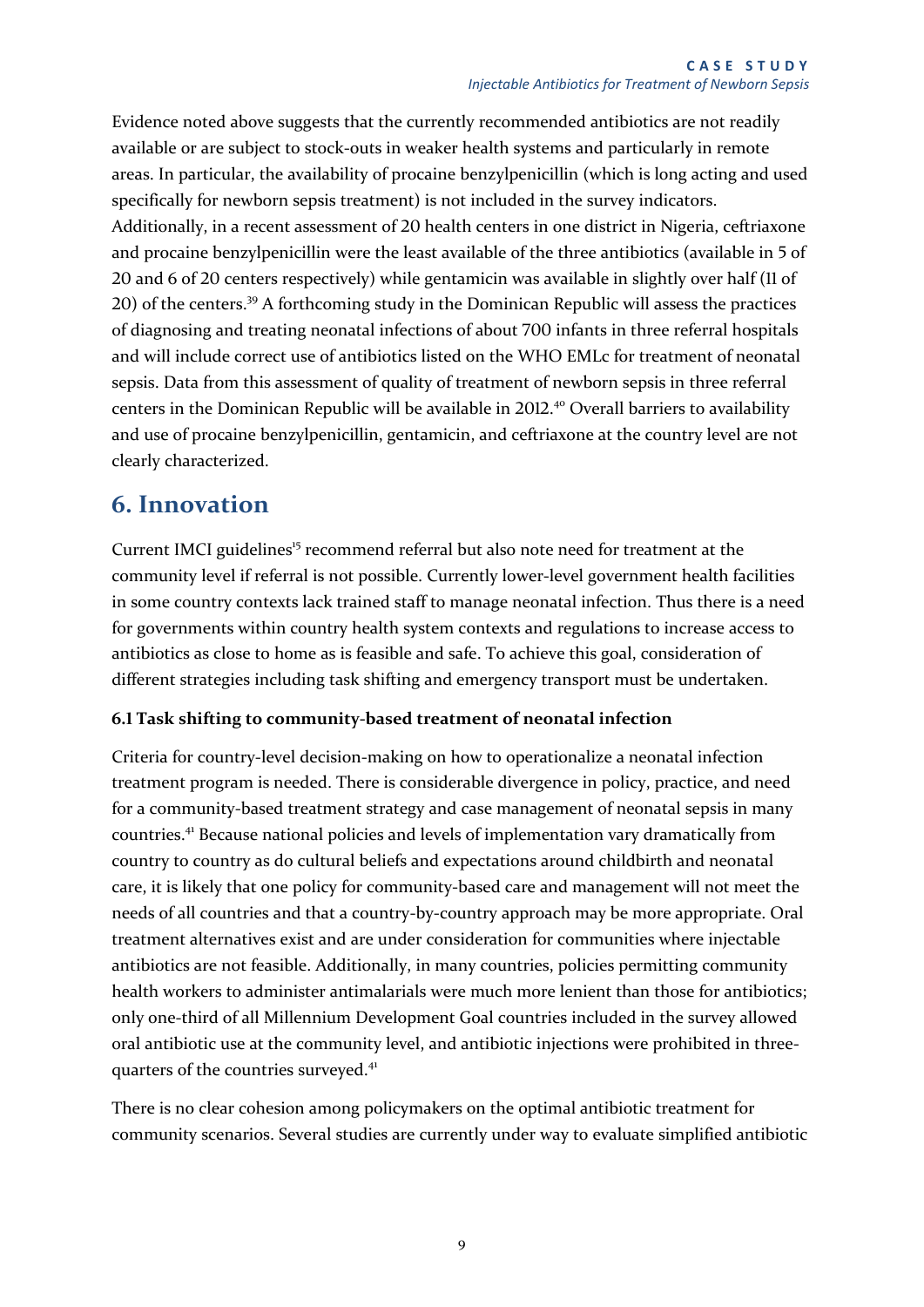regimens with the goal to provide guidance as to the most appropriate choice of antibiotic and dosing regimen at the community level. Study details are outlined in Table 4.

| <b>Study Title</b>        | <b>Study Objective</b> | <b>Study Design</b>                          | Location(s)     |
|---------------------------|------------------------|----------------------------------------------|-----------------|
| <b>Simplified</b>         | To understand if 7     | • Injectable benzylpenicillin and            | Pakistan,       |
| <b>Antibiotic Therapy</b> | days of therapy or     | gentamicin given for 7 days.                 | Bangladesh      |
| for Sepsis in Young       | less is effective and  | • Injectable benzylpenicillin and            |                 |
| <b>Infants (SATT)</b>     | to determine the       | gentamicin given for 2 days, followed by     |                 |
|                           | efficacy of simplified | 5 days of oral amoxicillin.*                 |                 |
|                           | antibiotic regimens    | • Injectable gentamicin (1x daily) along     |                 |
|                           |                        | with oral amoxicillin (2x daily) for 7 days. |                 |
| <b>AFRINEST</b>           | To understand if 7     | • Injectable benzylpenicillin and            | Kenya,          |
|                           | days of therapy or     | gentamicin given for 7 days.                 | Democratic      |
|                           | less is effective and  | • Injectable benzylpenicillin and            | Republic of the |
|                           | to determine the       | gentamicin given for 2 days, followed by     | Congo, and      |
|                           | efficacy of simplified | 5 days of oral amoxicillin.                  | three sites in  |
|                           | antibiotic regimens    | • Injectable gentamicin (1x daily) along     | Nigeria         |
|                           | (Sister to SATT        | with oral amoxicillin (2x daily) for 7 days. |                 |
|                           | study.)                | • Gentamicin (1x daily) for 2 days,          |                 |
|                           |                        | followed by 7 days amoxicillin.              |                 |

**Table 4: Ongoing studies about community-based treatment of neonatal sepsis.** 

\*Oral amoxicillin is essentially the syrup equivalent of ampicillin. Ampicillin is recommended in cases where referral fails (see section 2.1 above on WHO guidelines).

#### <span id="page-15-0"></span>**6.2 Innovation in antibiotic delivery systems for neonatal care**

Because procaine benzylpenicillin and ceftriaxone powders must be reconstituted with sterile water before use, it is difficult to develop alternative delivery mechanisms for them. Therefore, much of the innovation in this space has focused on gentamicin.

#### <span id="page-15-1"></span>*6.2.1 Gentamicin in the Uniject® prefilled injection system*

In 2011, PATH conducted a landscape analysis<sup>42</sup> to review the range of drug packaging and intramuscular delivery devices that might be suitable for injectable gentamicin with a focus on devices that could offer benefits to improve the safety, ease of delivery, and reduce training requirements and the possibility of health care worker error. Packaging and delivery options were compared based on ease of use, safety, technology development status, and cost. The most promising alternatives included fixed-dose presentations for basic needles and syringes and prefilled delivery devices such as the Uniject® device.

Two different doses of gentamicin in Uniject® prefilled injection system (gentamicin in Uniject®) have been produced—a 10-mg dose and a 13.5-mg dose—based on pharmacokinetic studies that were undertaken to determine safe and effective dosing regimens of gentamicin for use in the Uniject<sup>®</sup> device<sup>-25,43</sup> Results from these dosing verification studies led to the revised extended-interval dosing guidelines for gentamicin use in newborns as follow:

Less than 2,000 grams: 10 mg every 48 hours.

2,000 to 2,499 grams: 10 mg every 24 hours.

Greater than 2,500 grams: 13.5 mg every 24 hours.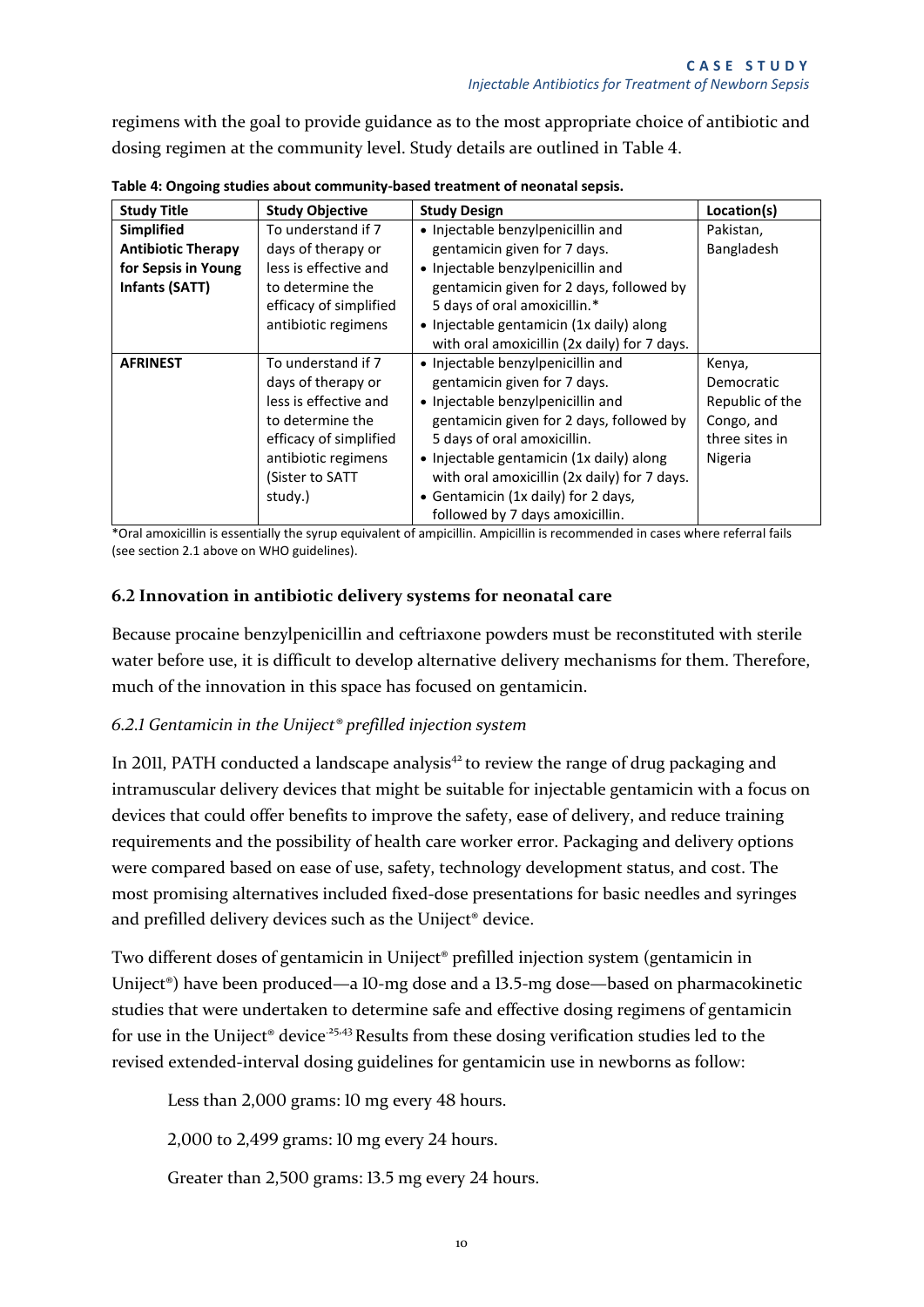One study has explored the feasibility and acceptability of this innovative delivery system in Nepal. Results from that study indicate that gentamicin in Uniject® in combination with cotrimoxazole-p and an appropriate newborn weighing scale is a feasible and acceptable option for treatment of neonates with possible severe bacterial infection in the community by Female Community Health Volunteers (FCHV).<sup>44</sup>

#### <span id="page-16-0"></span>*6.2.2 Microneedle patch*

<span id="page-16-4"></span>Microneedle technology allows for drugs to be delivered via the skin (transdermally), requiring less medication to be used and thereby reducing the costs to national health programs. Microneedles are being developed as safe, pain-free alternatives to needles and syringes<sup>45</sup> that can be efficient and easily applied.<sup>46</sup> Silk fibroin microneedles show considerable promise for controlled release of sensitive drugs like antibiotics with the added benefit of inhibiting pathogens and helping to prevent local infections when used with antibiotics.[46](#page-16-4)

A second effort places small microneedles in a patch to target delivery of antibacterial drugs<sup>47</sup> directly to dentritic cells, the body's first line of defense against infection. As a first step in this product development effort, researchers are using human blood and skin cells to map the immune response. This technology has the potential to ease some of the delivery issues associated with injectable antibiotics for neonatal sepsis treatment such as easy application and fixed dosage presentations (i.e., they will not require dose calculation and drawing into a needle and syringe) which could facilitate use by community health workers. Still in early upstream development, it remains to be seen whether the cost of this kind of technology will be out of reach of national health programs.

# <span id="page-16-1"></span>**7. Manufacturing**

#### <span id="page-16-2"></span>**7.1 Global antibiotic industry**

Injectable procaine benzylpenicillin, gentamicin, and ceftriaxone are available throughout the world for use in both health care and veterinary applications. Over 50 different companies throughout Asia and South Asia, Europe, the Middle East, and North America manufacture these drugs for use in humans, with the majority of manufacturers located in China, India, and the United States.

#### <span id="page-16-3"></span>**7.2 Antibiotic supply in developing countries**

Formulations of procaine benzylpenicillin, gentamicin, and ceftriaxone are standardized per United States Pharmacopeial Convention (USP) and British Pharmacopoeia (BP) and are governed by good manufacturing practices. The supply of procaine benzylpenicillin, gentamicin, and ceftriaxone for neonatal sepsis treatment in the developing world has not been quantified or characterized.

Experts have indicated that procaine benzylpenicillin was difficult to procure for the ongoing randomized controlled trials in sub-Saharan Africa, and there is one report in Bangladesh of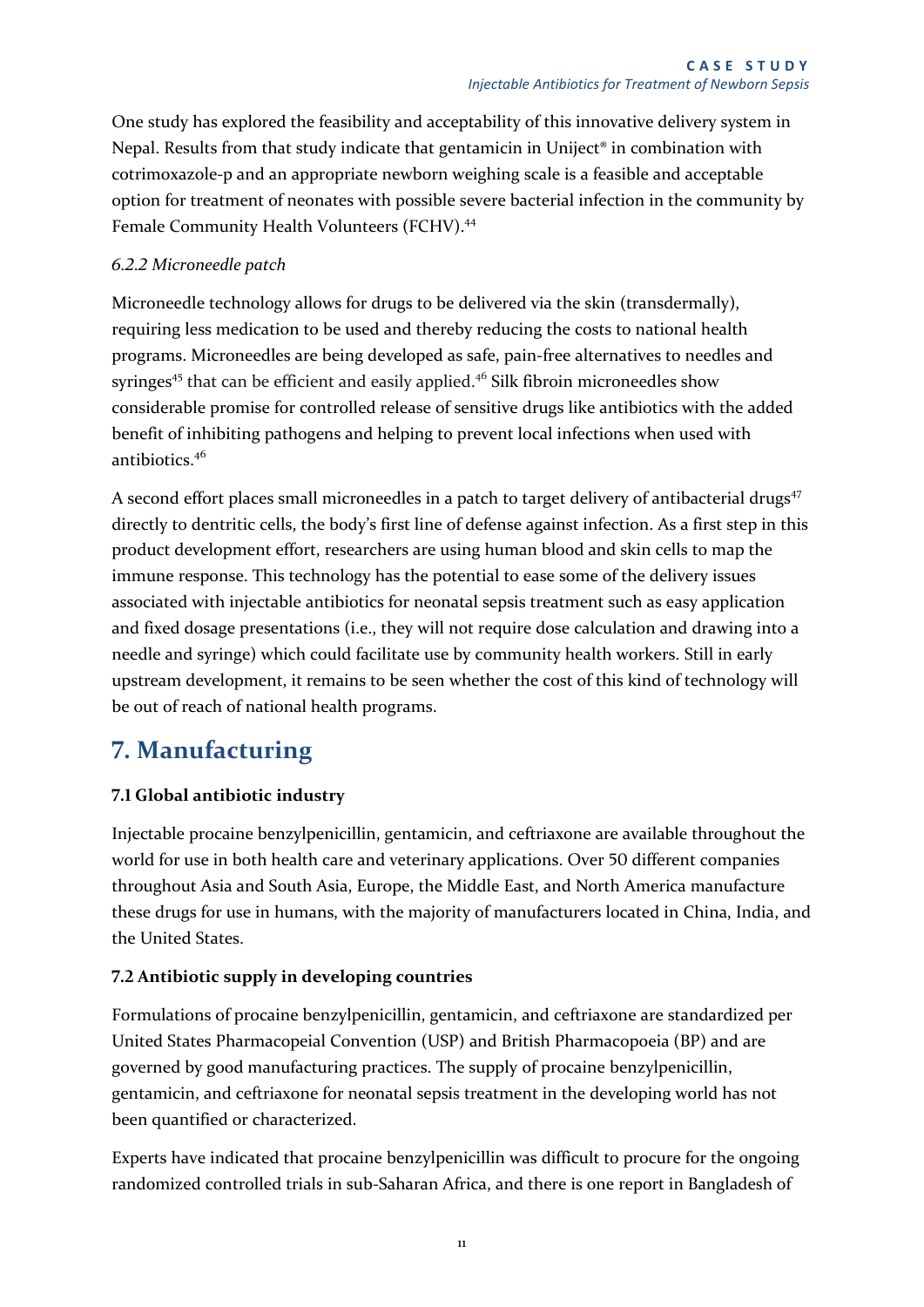insufficient demand for manufacturers to produce any procaine benzylpenicillin product. Insufficient demand may stem from the shift from a traditional treatment of illnesses such as congenital syphilis, rheumatic fever, and streptococcal pharyngitis with procaine benzylpenicillin to other drugs, thereby reducing overall demand particularly in developed countries.<sup>48</sup> New strategies for congenital syphilis elimination (i.e., WHO Global Elimination of Congenital Syphilis: Rationale & Strategy for Action) as well as strategies to eliminate pediatric HIV and improve maternal survival by linking syphilis treatment with penicillin highlight a potentially newfound demand and renewed importance of procaine benzylpenicillin in developing countries. These programs have yet to be operationalized, however, so impact on demand and subsequent supply of procaine benzylpenicillin has yet to be demonstrated.

In both Asia and sub-Saharan Africa formulations at appropriate dosage may not be readily available from manufacturers. For example, in some Indonesian health centers, gentamicin is available only as 80 mg/ml and not the recommended neonatal presentation of 20 mg/ml. In addition, problems with filling the small dose needed for newborns in a prefilled syringe and issues of possible overdosing given these small doses have been identified. Specifically, the dose for gentamicin is very small and must be accurate. It is preferable to use pediatric syringes for administration of this drug, not larger syringes that might compromise the dose. Anecdotal reports of health systems not having pediatric syringes available for dosing may be contributing to lack of willingness to use gentamicin.

The relatively low levels of injectable antibiotics procured through the United Nations Children's Fund (UNICEF) between 2007 and 2011 (Table 5) indicate that these drugs are most likely being procured locally.

| <b>Medication and Presentation</b>        | Year   |         |        |         |        |  |  |
|-------------------------------------------|--------|---------|--------|---------|--------|--|--|
|                                           | 2007   | 2008    | 2009   | 2010    | 2011   |  |  |
| Procaine benzylpeni.pdr/inj 1-g vl/BOX-50 | 18,500 |         | 4.000  | 6.000   | 4,000  |  |  |
| Procaine benzylpeni.pdr/inj 3-g vl/BOX-50 | 22,500 | 1,163   | ΝA     | 17,000  | 4,000  |  |  |
| Gentamicin inj 40 mg/ml 2-ml amp/BOX-50   | 57,890 | 95.428  | 27,200 | 131,000 | 38,745 |  |  |
| Ceftriaxone pdr/inj 1-g vial/BOX-10       | 24,000 | 102.016 | 50,900 | 75,828  | 31,000 |  |  |
| Ceftriaxone pdr/inj 250-mg vial/BOX-50    | 1,041  | 8,700   | 2,000  | 21,000  |        |  |  |

**Table 5: Procurement of selected injectable antibiotics (UNICEF Supply Division).** 

#### <span id="page-17-0"></span>**7.3 Shipping and storage considerations**

Product requirements<sup>49</sup> are noted in Table 6. Procaine benzylpenicillin and ceftriaxone do not require refrigeration when stored as dry powder for reconstitution. Once reconstituted however, they must be refrigerated and used within a very short time. Gentamicin, which is a ready-for-injection liquid, does not require refrigerated storage.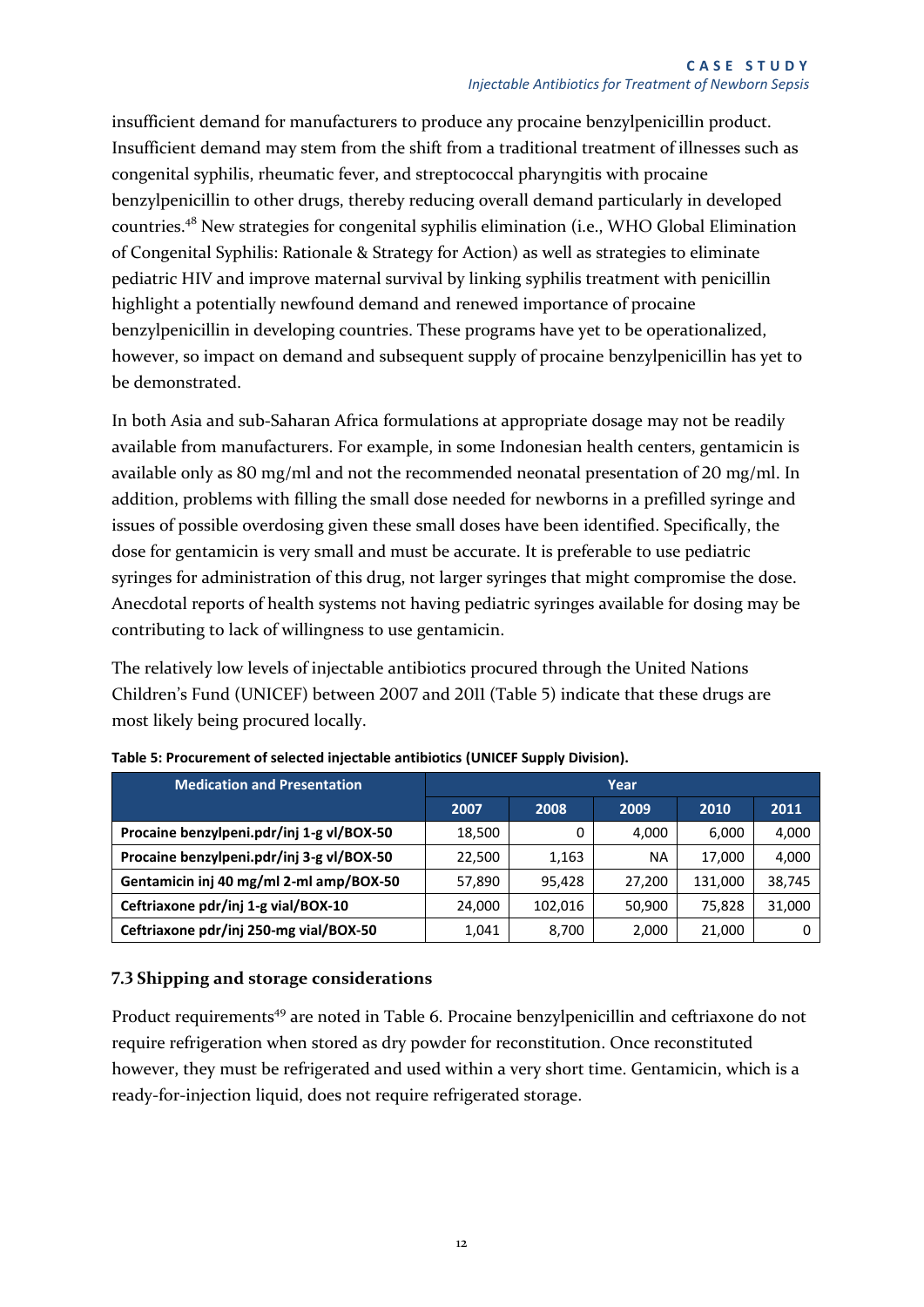| <b>Antibiotic</b> | <b>Storage Condition</b> | <b>Shelf Life</b>           | <b>Packaging</b>                   |
|-------------------|--------------------------|-----------------------------|------------------------------------|
| Procaine          | Dry powder prior to      | Sterile reconstituted       | Colorless glass vial closed with a |
| benzylpenicillin  | reconstitution should    | solution can keep in        | bromobutyl rubber stopper and      |
|                   | be stored at 20°C to     | refrigerator (2°C to 8°C)   | sealed with an aluminum cap; keep  |
|                   | 25°C (68°F to 77°F).     | for 3 days.                 | from bright light and in airtight  |
|                   |                          |                             | containers away from moisture.     |
| Gentamicin        | 2°C to 30°C (some is     | 36 months is typical.       | Glass ampoules.                    |
|                   | labeled for storage at   |                             |                                    |
|                   | 20°C to 25°C). Should    |                             |                                    |
|                   | be kept from freezing.   |                             |                                    |
| Ceftriaxone       | Dry powder prior to      | Shelf life for powder is 36 | Colorless glass vial closed with a |
|                   | reconstitution should    | months unopened. Sterile    | bromobutyl rubber stopper and      |
|                   | not be stored above      | reconstituted solution      | sealed with an aluminum cap; keep  |
|                   | 25°C. Immediate use      | can keep in refrigerator    | from bright light and in airtight  |
|                   | required if opened.      | (2°C to 8°C) for 24 hours.  | containers away from moisture.     |

#### **Table 6. Product requirements.**

### <span id="page-18-0"></span>**8. Financing**

#### <span id="page-18-1"></span>**8.1 Product cost**

Information on probable product cost from the International Drug Price Indicator Guide<sup>50</sup> is displayed in Table 7.

| <b>Antibiotic</b>  | <b>Product Presentation</b>  | Price (US\$)                     | Average Price per ml (US\$) |
|--------------------|------------------------------|----------------------------------|-----------------------------|
| Procaine           | 1-mu and 3-mu vials          | 1-mu vial = $$0.08$              | \$0.09                      |
| benzylpenicillin   |                              | 3-mu vial = $$0.18$              |                             |
| Gentamicin         | 2-ml volume, either 10-mg/ml | 10 mg/ml = $$0.06$ to $$0.30$    | 10 mg/ml = $$0.15$          |
|                    | vials or 40-mg/ml vials.     | 40 mg/ml = $$0.01$ to $$0.12$    | 40 mg/ml = $$0.04$          |
| <b>Ceftriaxone</b> | 250-mg or 1-g vials          | 250-mg vial = $$0.44$ to $$1.59$ | 250-mg vial = $$0.69$       |
|                    |                              | 1-g vial = $$0.27$ to $$1.00$    | 1-g vial = $$0.48$          |

#### **Table 7. Probable product cost information.**

Based on the average cost of each drug as listed in the above table and product dosages listed in [Appendix B](#page-25-0) the estimated price for treating a 2-kg and 2.5-kg baby with seven-day and tenday treatment courses of each drug is listed in Table 8 below.

|  | Table 8. Estimated prices for 7-day and 10-day courses. |
|--|---------------------------------------------------------|
|--|---------------------------------------------------------|

| <b>Course</b>                      | 2 kg baby (US\$) | 2.5 kg baby (US\$) |
|------------------------------------|------------------|--------------------|
| 7 days, procaine benzylpenicillin  | $$0.13*$         | \$0.16             |
| 10 days, procaine benzylpenicillin | \$0.18           | \$0.23             |
| 7 days, gentamicin**               | \$0.17 to \$0.63 | \$0.38 to \$1.42   |
| 10 days, gentamicin                | \$0.24 to \$0.90 | \$0.0.54 to \$2.03 |
| 7 days, ceftriaxone***             | \$0.50           | \$0.63             |
| 10 days, ceftriaxone               | \$0.72           | \$0.90             |

\*All prices are rounded to the nearest cent.

\*\*Prices for courses of gentamicin treatment for a 2-kg baby are based on treatment guidelines for infants in the first week of life. The prices for courses of gentamicin for a 2.5-kg baby are based on those for babies born at normal birth weight per the WHO Pocket Book of Hospital Care for Children (2005). The cost of treating a 2-kg baby in weeks 2–4 of life with a 7 day course of gentamicin is between \$0.42–\$1.58; a 10-day course would cost between \$0.60 and \$2.25. The cost of treating a 2.5-kg baby in weeks 2–4 of life with seven days of treatment is between \$0.50 and \$1.89; ten days would cost between \$0.72 and \$2.70.

\*\*\*Data for ceftriaxone is based on a 1-g vial.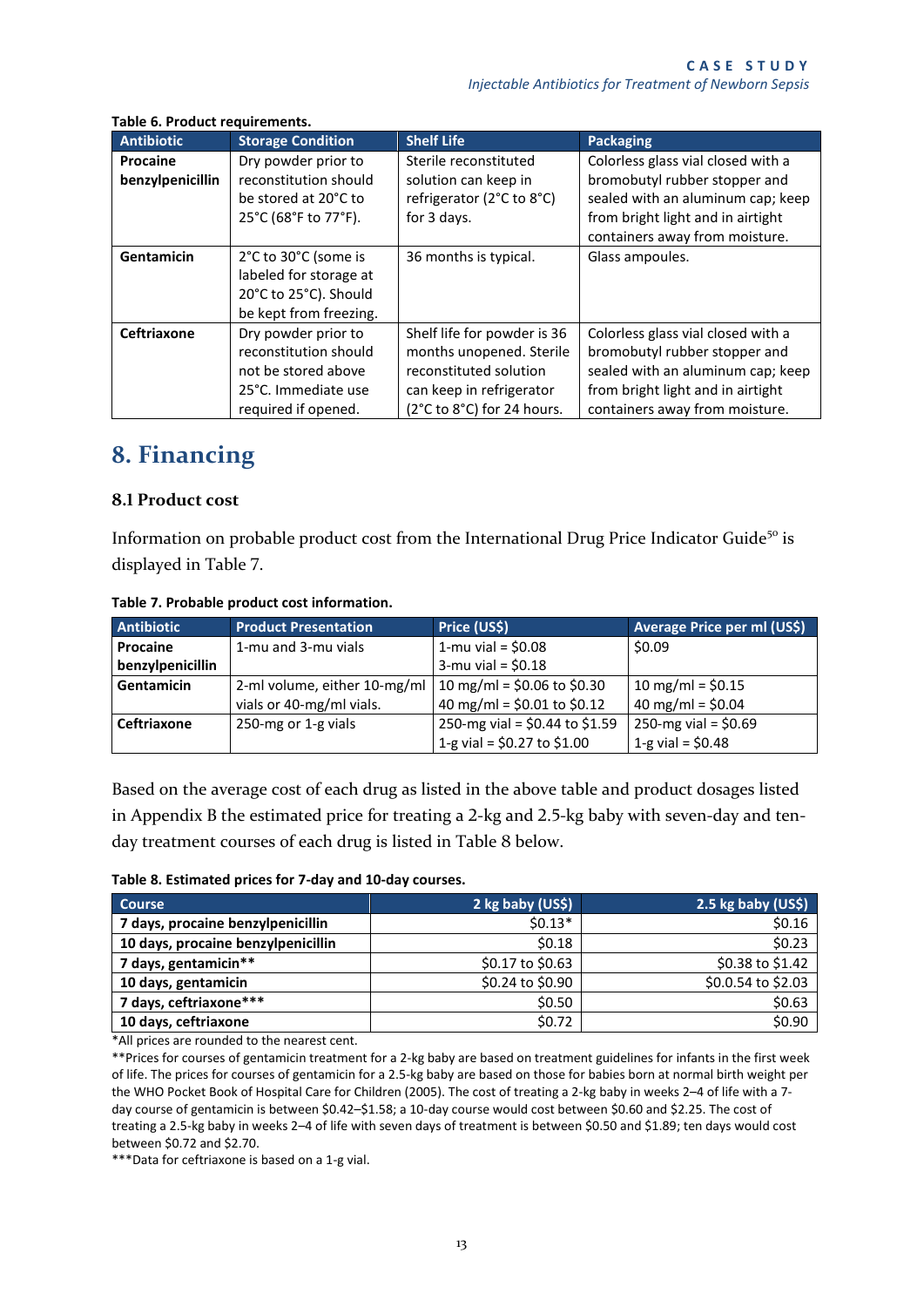#### <span id="page-19-0"></span>**8.2 Cost-effectiveness**

Data on cost-effectiveness of the use of injectable antibiotics for newborn sepsis treatment are sparse. In one cost-effectiveness analysis, the management of severe neonatal infections through inpatient care including treatment with intravenous or intramuscular antibiotic resulted in 1.8 million disability-adjusted life years (DALY) averted annually with an estimated average cost-effectiveness ratio of Int\$77 per DALY averted for the Africa region, assuming a 95% coverage rate. <sup>51</sup> Additionally, an economic analysis to determine the benefit of injectable antibiotics in terms of lives saved as compared to oral antibiotics is presented in [Appendix D.](#page-27-0)

#### <span id="page-19-1"></span>**8.3 Potential for public procurement**

Both procaine benzylpenicillin and gentamicin are relatively low-cost antibiotics, making them excellent options for public procurement. This is especially true in those countries with high neonatal mortality due to sepsis that are looking for a cost-effective way to save newborn lives. The relative expense of ceftriaxone may make it less affordable for public procurement although it is a necessary drug for second-line therapy. Further investigation into the most common supply sources and their regulatory status as well as financing, procurement and tendering processes used to procure procaine benzylpenicillin, gentamicin, and ceftriaxone at the national level is needed. Most drugs procured by the national public sector are imported by private importers and then resold to private- and public-sector health systems. The importers and the manufacturers they represent are significant levers in availability.

#### <span id="page-19-2"></span>**8.4 Potential for private-sector user purchases**

Given the apparent unavailability of procaine benzylpenicillin, gentamicin, and ceftriaxone in some public-sector facilities, it is likely that users are purchasing these drugs in the private sector or not using them at all. There is increasing evidence of the private sector providing care for newborn infection in Asia and some reluctance of families to seek care outside of their home environment.<sup>52,53,54,55</sup> Ongoing research studies are evaluating simplified antibiotic regimens, some of which are currently in use in private-sector and emergency settings.

# <span id="page-19-3"></span>**9. Cultivating Demand from Caregivers**

Facility-based health workers at referral centers are primary caregivers of newborn sepsis treatment. In instances where referral fails, first-level and community workers may also be providing treatment. In pilot projects, some lower-level workers such as village health workers, midwives, and other unskilled nonclinical workers have also provided treatment. This is because many births and neonatal deaths occur in the home, and community-based management may be one of the most effective ways to reach children at risk of dying from sepsis in the first few days of life.

Recent efforts to assess community-based management of newborn sepsis include the Morang Innovative Neonatal Intervention (known as MINI) in Nepal. This project found that FCHVs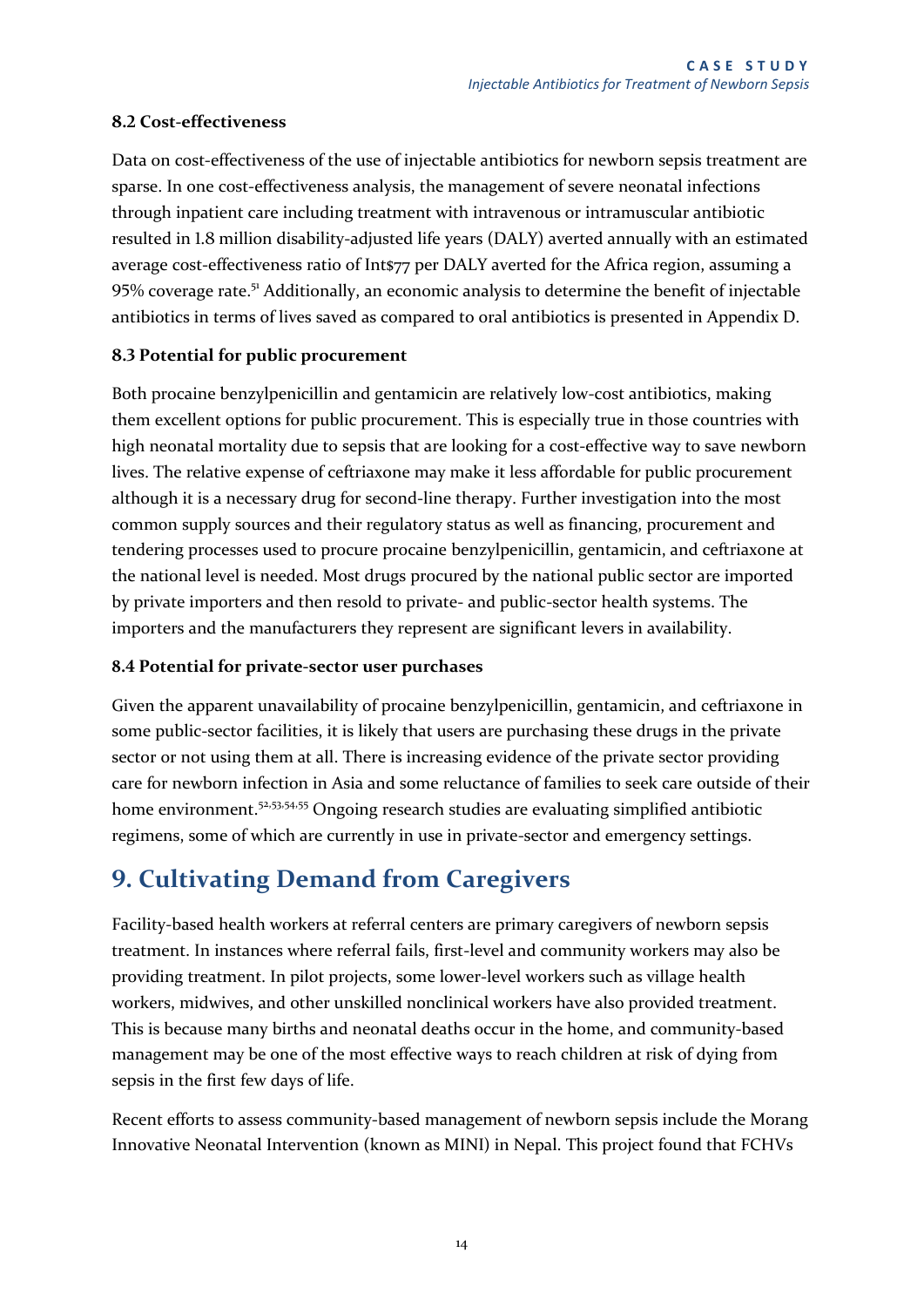were able to successfully identify, treat, and refer infants suspected of having bacterial infection for care.<sup>56</sup>

The Gadchiroli study in India showed that home visits by village health workers and the mobilization of community activities to improve newborn health can improve detection rates and outcomes, including the cause-specific neonatal morality rate which decreased by 90%.<sup>57</sup> The ANKUR project in India (a scale-up study based on the results from the Gadchiroli study) assessed diagnosis and antibiotic treatment of sepsis by village workers in urban areas. It showed a large 79% reduction in the sepsis-specific neonatal mortality rate when the algorithm approach along with treatment by village health workers was used.<sup>[41](#page-14-2)</sup> Results from one study in Mirzapur, Bangladesh, showed that community health workers were able to successfully use a clinical algorithm to identify infants needing immediate referral.<sup>58</sup> In a related study in Sylhet, Bangladesh, community health workers were able to use an algorithm to assess, identify, and manage neonates with potentially serious illnesses.<sup>59</sup> It also showed that they were able to treat infants safely and effectively with antibiotics for 10 days in cases where parents refused referral.<sup>[59](#page-20-1)</sup>

<span id="page-20-1"></span>Several studies evaluating community management of newborn sepsis are currently underway. The Naushero Feroze<sup>60</sup> study in Pakistan will determine the effectiveness of a package of community-based interventions to reduce neonatal deaths due to birth asphyxia, low birth weight, and neonatal sepsis. In this study, Lady Health Workers in selected intervention areas will receive additional training on essential newborn care for identification, management, and referral for birth asphyxia, low birth weight, and neonatal sepsis using oral treatment with amoxicillin for suspected infection. In Nepal, the Dhanusha study is examining the impact of sepsis management by community volunteers and use of a community group mobilization model on newborn survival.<sup>61</sup> Results from this study are currently being analyzed. In Ethiopia, a study known as COMBINE will evaluate effectiveness of Health Extension Worker treatment at health post of possible severe bacterial infection in newborns if caregiver is unwilling or unable to accept referral to health center/hospital. The treatment regimen used by Health Extension Workers is gentamicin once daily for 7 days plus oral amoxicillin for 7 days. $62$ 

Policy dialogue around this issue will continue for some time. The main discussion revolves around the need for evidence from representative settings that could assist in formulating guidance about which antibiotics to use by what type of health worker at which level of care.

# <span id="page-20-0"></span>**10. Monitoring and Evaluation**

Illustrative indicators for monitoring and evaluating injectable antibiotics for newborn sepsis treatment are presented in Table 9.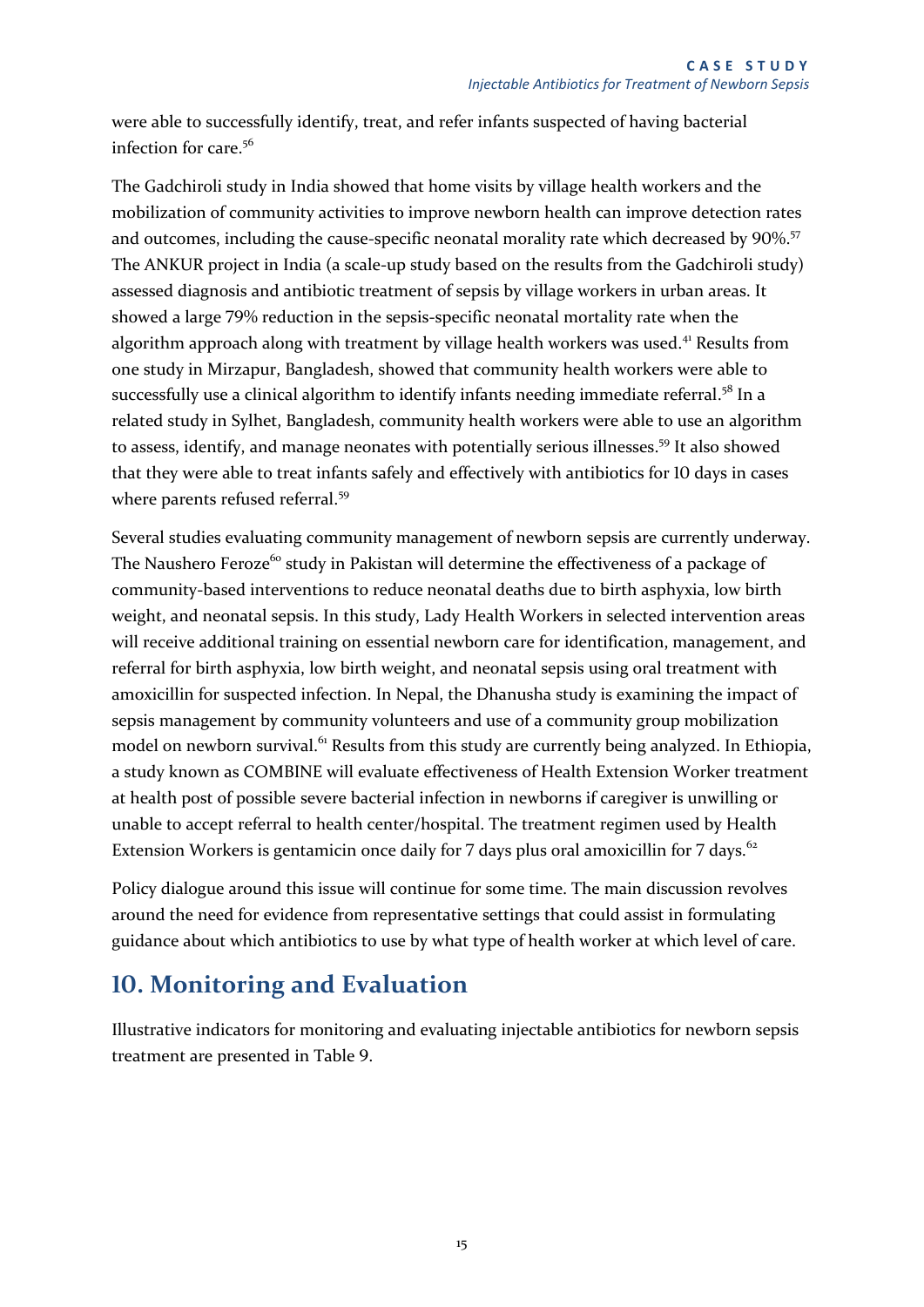| <b>Supply Metrics</b>      | Global monthly production volume of the three antibiotics.                            |
|----------------------------|---------------------------------------------------------------------------------------|
|                            | Geographic and demographic reach of manufacturers.                                    |
| <b>Demand Metrics</b>      | Number of countries whose regulatory policies reflect recommendations to<br>$\bullet$ |
|                            | use these antibiotics for neonatal sepsis.                                            |
|                            | Volume of public tenders for these antibiotics.                                       |
|                            | Percent of public and private facilities with these antibiotics in stock.             |
|                            | Percent of community health care workers referring patients to health                 |
|                            | facilities for care and treatment with antibiotics.                                   |
|                            | Percent of parents bringing children to health clinics for treatment.<br>٠            |
| <b>Correct Use Metrics</b> | Percent of babies receiving injectable antibiotics.<br>٠                              |
|                            | Percent of babies receiving complete antibiotic regimen being used in country.        |
|                            | Levels of antimicrobial resistance in the community.                                  |
| <b>Impact Metrics</b>      | Neonatal mortality rate.<br>٠                                                         |
|                            | Neonatal mortality from newborn sepsis.                                               |

**Table 9: Illustrative metrics for injectable antibiotics supply and demand.** 

Additional measures are needed to ensure quality of the injectable antibiotics and of the health workers performing the injections. This needs to be built into an ongoing process of quality assurance that buttresses current oversight including supervision.

### <span id="page-21-0"></span>**11. Recommendations**

Shaping of the market for these medicines is extremely difficult without a clear understanding of market forces. Assessing the current supply and demand of procaine benzylpenicillin, gentamicin, and ceftriaxone is the first step toward ensuring access to affordable, high-quality injectable antibiotics that are listed on the WHO EMLc for neonatal sepsis treatment in lowresource settings. There is a clear and immediate need to:

- 1. Assess national policy and regulatory environment and financing strategies around the procurement and use of injectable antibiotics for the treatment of neonatal sepsis. Costrecovery schemes, national procurement budget allocations, and the impact of diverse financing strategies must be understood more thoroughly.
- 2. Undertake a rapid situational assessment to gather country-specific data on the status, availability, use, and related barriers to use of procaine benzylpenicillin, gentamicin, and ceftriaxone at various levels of health care delivery.
- 3. Conduct a landscape analysis of suppliers of available procaine benzylpenicillin, gentamicin, and ceftriaxone products in low-resource settings.
- 4. Engage in dialogue with distributors/manufacturers about the security of future supply, particularly in regard to procaine benzylpenicillin. A forum for larger-country procurers might yield a solution as they are likely to have reliable information about their sources of drug supply.
- 5. Engage with end-users to determine the most feasible and acceptable presentation of gentamicin for treatment of newborn sepsis.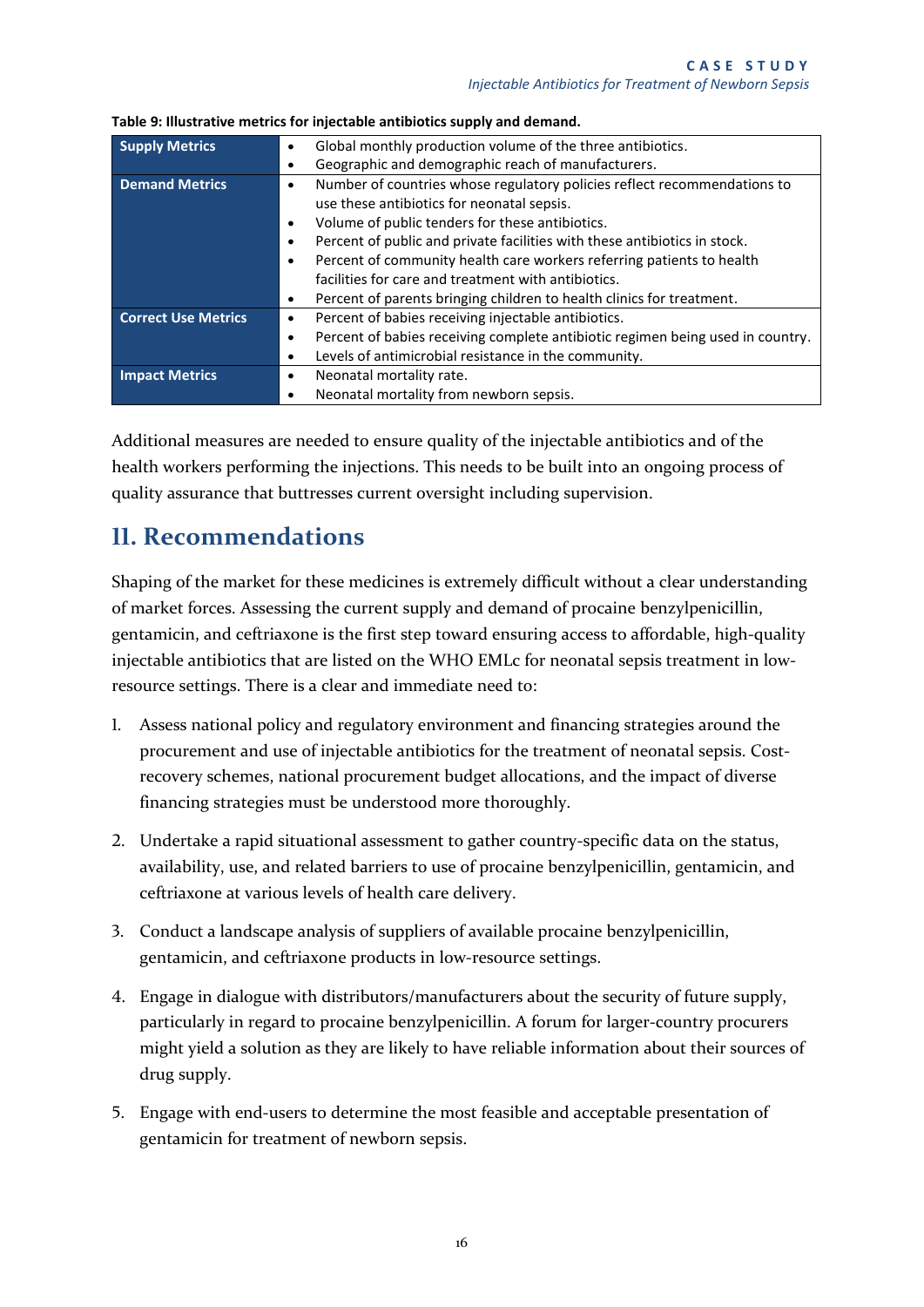<span id="page-22-0"></span>6. Fund research to facilitate the development of a point-of-care, rapid, and effective diagnostic tool for the identification of serious bacterial infections in neonates that can be used in low-resource settings.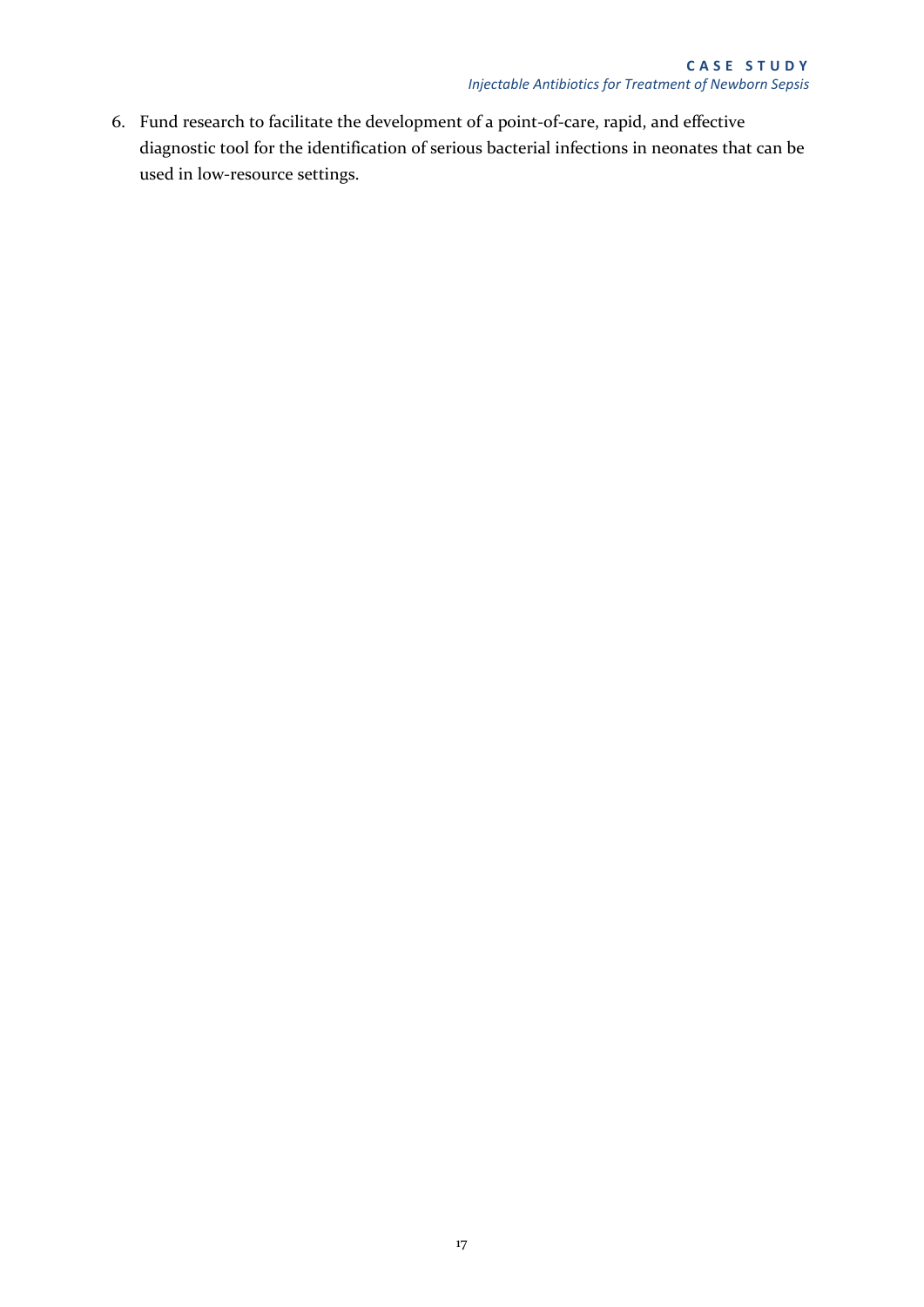### **Appendix A: Drug Characteristics**

#### Procaine Benzylpenicillin

<span id="page-23-0"></span>Intramuscular administration of procaine benzylpenicillin has been extensively used in neonates to treat both sepsis and congenital syphilis in neonates.<sup>[19,](#page-7-1)[22](#page-8-3)[,23](#page-8-4)</sup> It provides excellent coverage against Group B streptococcus, Group A streptococci, meningococci, *Treponemapallidum, L. monocytogenes,* and most strains of *Steptococcuspneumoniae.*[30](#page-9-1) Doses of 50,000 units/kg delivered intramuscular produce peak levels 4 to 6 hours following administration with mean serum levels of 7 to 9  $\mu$ g/mL for up to 12 hours and 1.5 g/mL at 24 hours after the dose in infants <7 days of age, demonstrating that once-daily dosing of infants is possible.<sup>[30,](#page-9-1)63</sup> It has been shown that serum levels decrease more rapidly—0.4 g/ml at 24 hours—in older neonates due to renal system maturity, $63$  but this is above the MIC for streptococci and most pneumococci, whose MICs for penicillin are between 0.005 and 0.1 µg/ml.<sup>[19,](#page-7-1)\*\*</sup> The cerebral spinal fluid penetration has been shown to be variable.<sup>[22](#page-8-3)[,63,](#page-23-0)64</sup> In addition to its uncertain cerebral spinal fluid penetration, other major concerns around the use of procaine benzylpenicillin in the treatment of neonatal sepsis include its lack of coverage against staphylococci, lack of activity against Gram-negative rods, and rising resistance among pneumococci.[30](#page-9-1)

#### Gentamicin

Gentamicin has an excellent spectrum of activity against Gram-negative rods, and combined with penicillin it works well against GBS, *S. aureus*, enterococci. and *Listeria.*[30](#page-9-1) By itself, it has very little activity against staphylococci. While *S. aureus* exhibits in vitro susceptibility, breakthrough colonies appear within 24 to 48 hours and therefore gentamicin has to be paired with a synergist beta-lactam agent to ensure protection against stapholococci.<sup>[30](#page-9-1)</sup> Limited hospital data from developing countries indicate that Gram-negative rods are increasingly resistant to gentamicin,<sup>65</sup> but this needs to be confirmed in community settings, and improved facilitybased monitoring of drug resistance is also required.

Gentamicin pharmacokinetics are essentially identical whether administered by intramuscular or intravenous routes.<sup>[30](#page-9-1)</sup> The drug exhibits a concentration-dependent bactericidal effect in which a linear relationship exists between higher peaks, minimum inhibitory concentration (MIC) ratio, and improved clinical response.<sup>[30](#page-9-1)</sup> Moreover, the post-antibiotic effect of gentamicin, or the ability of the drug to continue to suppress bacterial growth even after antibiotic concentrations have fallen below the MIC for the organism, is also concentration dependent.<sup>[19,](#page-7-1)66</sup> These two features (concentration-dependent killing and post-antibiotic effect) mean that gentamicin exerts a significant antibacterial effect even with extended-interval dosing such as once-daily administration. Multiple studies have shown that once-daily dosing of gentamicin produces higher peak drug concentrations than more frequent dosing intervals,

<sup>-</sup>\*\* There is, however, a growing threat from reduced streptococci sensitivity to penicillin such that the WHO is now recommending a high dose of oral amoxicillin in combination with penicillin for infants and children.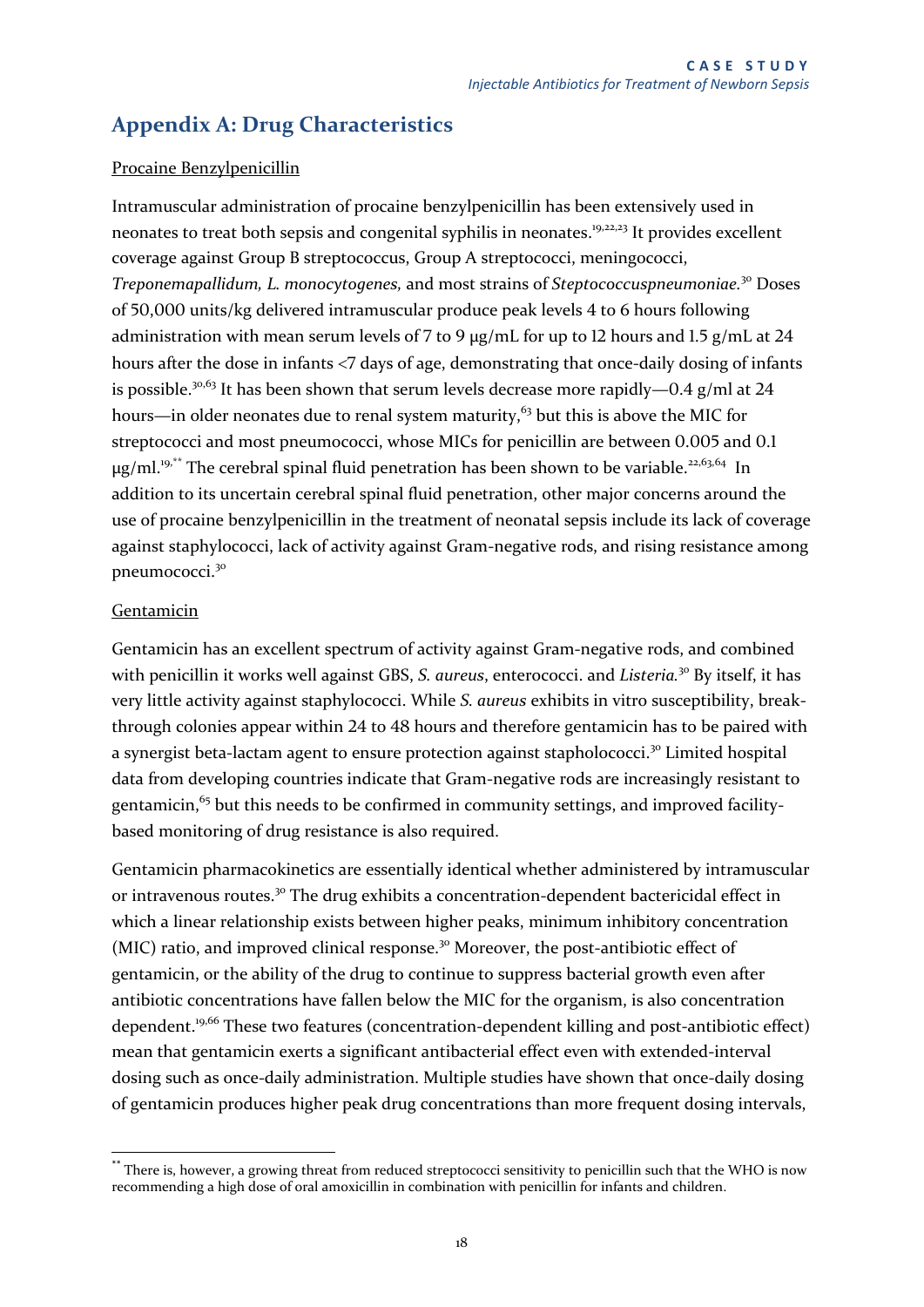and several studies in neonates have confirmed these findings. Doses in these studies used have ranged from 4 to 5 mg/kg given once daily.<sup>67,68,69,70,71,72,73,74,75,76,77,78,79</sup> However, WHO recommends that for a newborn of normal gestation/weight at birth, treatment after 7 days of life should be a calculated dose of 7.5 mg/kg/day.<sup>[32](#page-9-3)</sup>

#### Ceftriaxone

Ceftriaxone is a third-generation cephalosporin, which provides excellent coverage against Gram-negative organisms, Group B streptococcus, pneumococci, and H. influenzae, as well as some activity against methicillin-susceptible *S. aureus*. [30](#page-9-1) They do not exhibit activity against L. monocytogenes and enterococci, however.<sup>[30](#page-9-1)</sup>

The administration of a 50-mg/kg intravenous dose of ceftriaxone to newborns of various birth weights and postnatal ages resulted in mean peak serum concentrations of from 136 to 173  $\mu$ g/ml.<sup>80</sup> Concentrations 6 hours later were from 66 to 74  $\mu$ g/ml. The mean plasma half-life values were longer in those weighing less than 1500 g. Repeated drug administration at 12- hour intervals resulted in drug accumulation in the serum.<sup>[19](#page-7-1)</sup>

<span id="page-24-1"></span><span id="page-24-0"></span>Subsequent pharmacokinetic studies of ceftriaxone during the neonatal period have suggested that the drug's plasma half-life is actually longer than initially estimated.<sup>81,82,83,84, 85</sup> Elimination half-life ranged from 8 to 34 hours (mean, 19 hours) in 20 sick neonates receiving single 50mg/kg intravenous doses of ceftriaxone. In another study, neonates treated with single daily intravenous or intramuscular 50-mg/kg doses had mean peak serum concentrations after the first dose of about 149  $\mu$ g/ml, and the mean elimination half-life was 15.5 hours.<sup>[82,](#page-24-0)[83](#page-24-1)</sup> After 3 or 4 days of treatment, however both the mean peak serum concentration and elimination halflife decreased to 141 µg/ml and 9.4 hours, respectively. The observed decrease was believed to be a result of increasing postnatal age, which was associated with increased plasma clearance of ceftriaxone.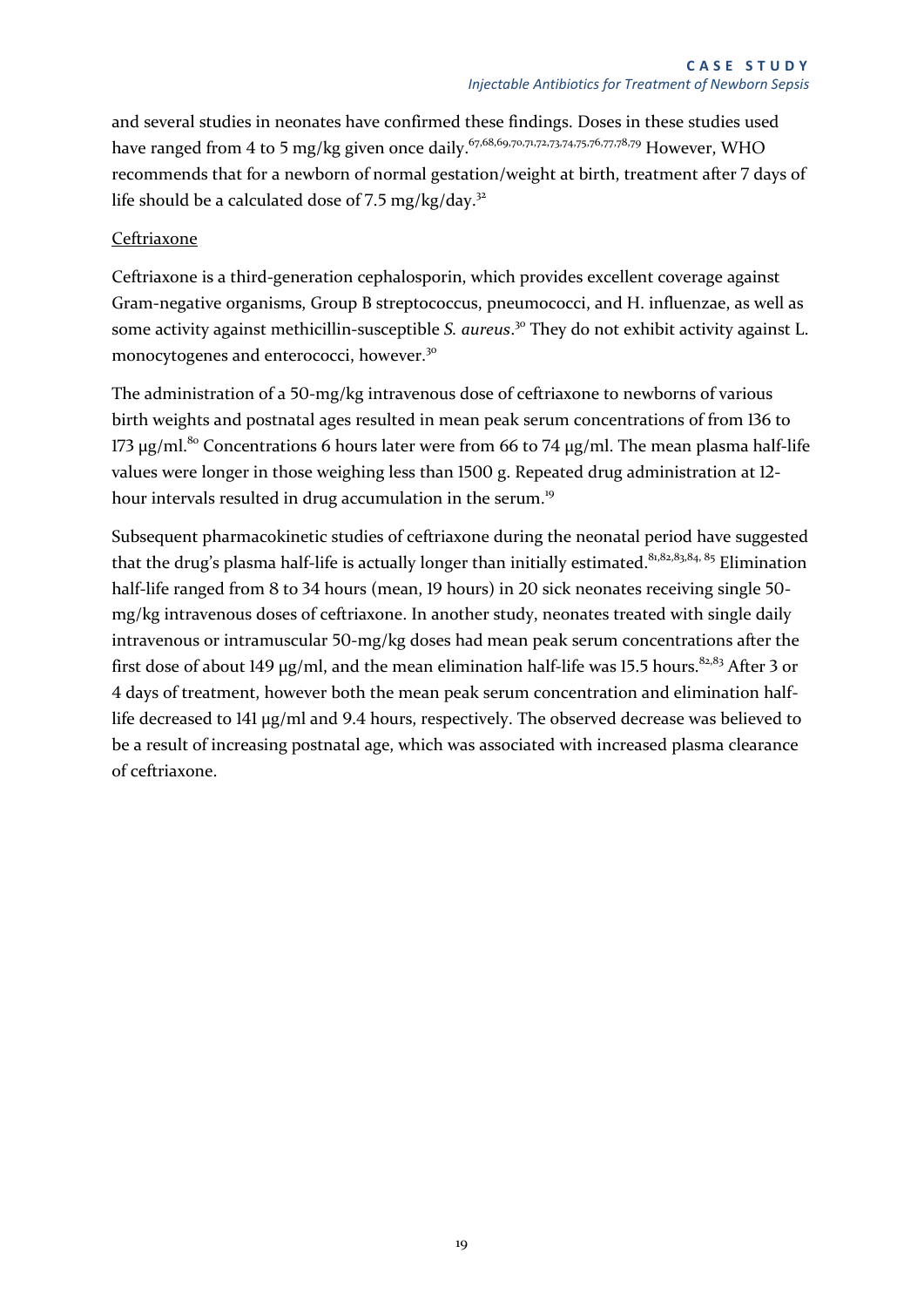# **Appendix B: Dosing Protocols**

|                   |                                                              |                       |                | Dosage by Weight of Infant |                 |              |                |                |              |
|-------------------|--------------------------------------------------------------|-----------------------|----------------|----------------------------|-----------------|--------------|----------------|----------------|--------------|
| <b>Drug</b>       | <b>Dosage</b>                                                | <b>Form</b>           | $1 < 1.5$ kg   | 1.5 $<$ 2 kg               | $2 - 2.5$ kg    | $2.5 < 3$ kg | $3 - 3.5$ kg   | $3.5 - 4 kg$   | $4 - 4.5$ kg |
| Procaine          | Intramuscular (IM):                                          | 3-g vial (3,000,000   | $0.1$ ml       | $0.15$ ml                  | $0.2$ ml        | $0.25$ ml    | $0.3$ ml       | $0.3$ ml       | $0.35$ ml    |
| Benzylpenicillin* | 50,000 units/kg once a                                       | units) mixed w/ 4 ml  |                |                            |                 |              |                |                |              |
|                   | day                                                          | sterile water         |                |                            |                 |              |                |                |              |
| Gentamicin*       | Preferably calculate EXACT dose based on the infant's weight |                       |                |                            |                 |              |                |                |              |
|                   | $1st$ week of life:                                          | Vial 20 mg/2 ml       | $0.3 - 0.5$ ml | $0.5 - 0.6$ ml             | $0.6 - 0.75$ ml |              |                |                |              |
|                   | Low birth weight babies:                                     | Vial 80 mg/2 ml       |                |                            |                 |              |                |                |              |
|                   | IM/intravenous (IV): 3-                                      | dilute to 8 ml with   |                |                            |                 |              |                |                |              |
|                   | mg/kg/dose once daily.                                       | sterile water to give |                |                            |                 |              |                |                |              |
|                   |                                                              | $10 \text{ mg/ml}$    |                |                            |                 |              |                |                |              |
|                   | Normal birth weight:                                         |                       |                |                            |                 | 1.35-1.5 ml  | 1.5-1.75 ml    | 1.75-2 ml      | 2-2.25 ml    |
|                   | IM/IV: 5-mg/kg/dose                                          |                       |                |                            |                 |              |                |                |              |
|                   | Weeks 2-4 of life: IM/IV:                                    |                       | .75-1.1 ml     | $1.1 - 1.5$ ml             | $1.5 - 1.8$ ml  | 1.8-2.2 ml   | $2.2 - 2.6$ ml | $2.6 - 3.0$ ml | 3.0-3.3 ml   |
|                   | 7.5-mg/kg/dose once                                          |                       |                |                            |                 |              |                |                |              |
|                   | daily                                                        |                       |                |                            |                 |              |                |                |              |
| Ceftriaxone**     | 50-mg/kg/dose once daily                                     | 1-g vial mix with 9.6 | .5-.75 ml      | .75-1.5 ml                 |                 |              |                |                |              |
|                   | in infants younger than 1                                    | ml sterile water to   |                |                            |                 |              |                |                |              |
|                   | week old and < or equal                                      | give $1 g/10 ml$      |                |                            |                 |              |                |                |              |
|                   | to 2,000 g                                                   |                       |                |                            |                 |              |                |                |              |
|                   | In infants older than 1                                      |                       |                |                            | 1.5-1.88 ml     | 1.88-2.25 ml | $2.25 - 2.63$  | 2.63-3.0 ml    | 3.0-3.4 ml   |
|                   | week and greater than 2                                      |                       |                |                            |                 |              | ml             |                |              |
|                   | kg: 75-mg/kg/dose once                                       |                       |                |                            |                 |              |                |                |              |
|                   | daily                                                        |                       |                |                            |                 |              |                |                |              |

<span id="page-25-0"></span>\*Data for procaine benzylpenicillin and gentamicin were taken from the WHO Pocket Book for Hospital Care for Children (2005).

\*\*Data for ceftriaxone in this table was compiled from Saez-Llorens and McCracken 2001; WHO Pocket Book for Hospital Care for Children (2005); and the Integrated Management of Pregnancy and Childbirth Managing Newborn Problems: A guide for doctors, nurses, and midwives (2003).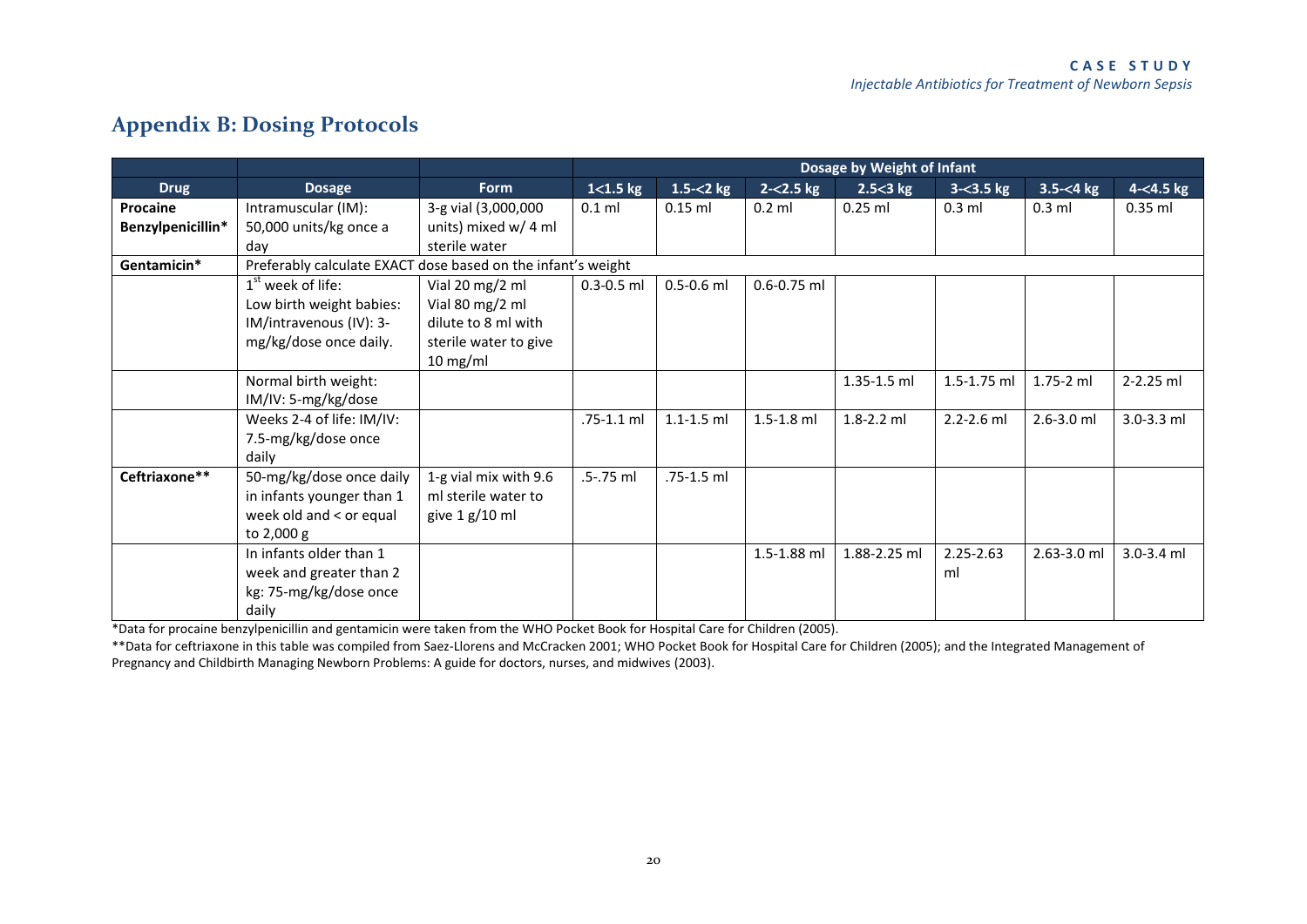### <span id="page-26-0"></span>**Appendix C: Formulation Details**

Benzylpenicillin sodium for injection, USP, is sterile benzylpenicillin sodium powder for reconstitution. Benzylpenicillin sodium, a water-soluble benzylpenicillin, is a white to almost white crystalline powder which is almost odorless and/or after reconstitution a colorless solution. The pH of freshly constituted solutions usually ranges from 5.0 to 7.5.

Benzylpenicillin sodium for injection, USP, is supplied in vials equivalent to 5,000,000 units (5 million units) of benzylpenicillin as the sodium salt, with 1.68 mEq of sodium per million units of benzylpenicillin.

Gentamicin sulfate, USP, is a white to buff powder soluble in water. The drug formulation includes water for injection, methylparaben and propylparaben as preservatives, sodium metabisulfite, and edetate disodium.

Ceftriaxone for injection, USP, is a sterile, semisynthetic, broad-spectrum cephalosporin antibiotic for IV or IM administration. It is a white to yellowish-orange crystalline powder which is readily soluble in water, sparingly soluble in methanol, and very slightly soluble in ethanol. The color of ceftriaxone for injection ranges from light yellow to amber, depending on the length of storage, concentration, and diluent used. Ceftriaxone for injection, USP, contains approximately 83 mg (3.6 mEq) of sodium per gram of ceftriaxone activity.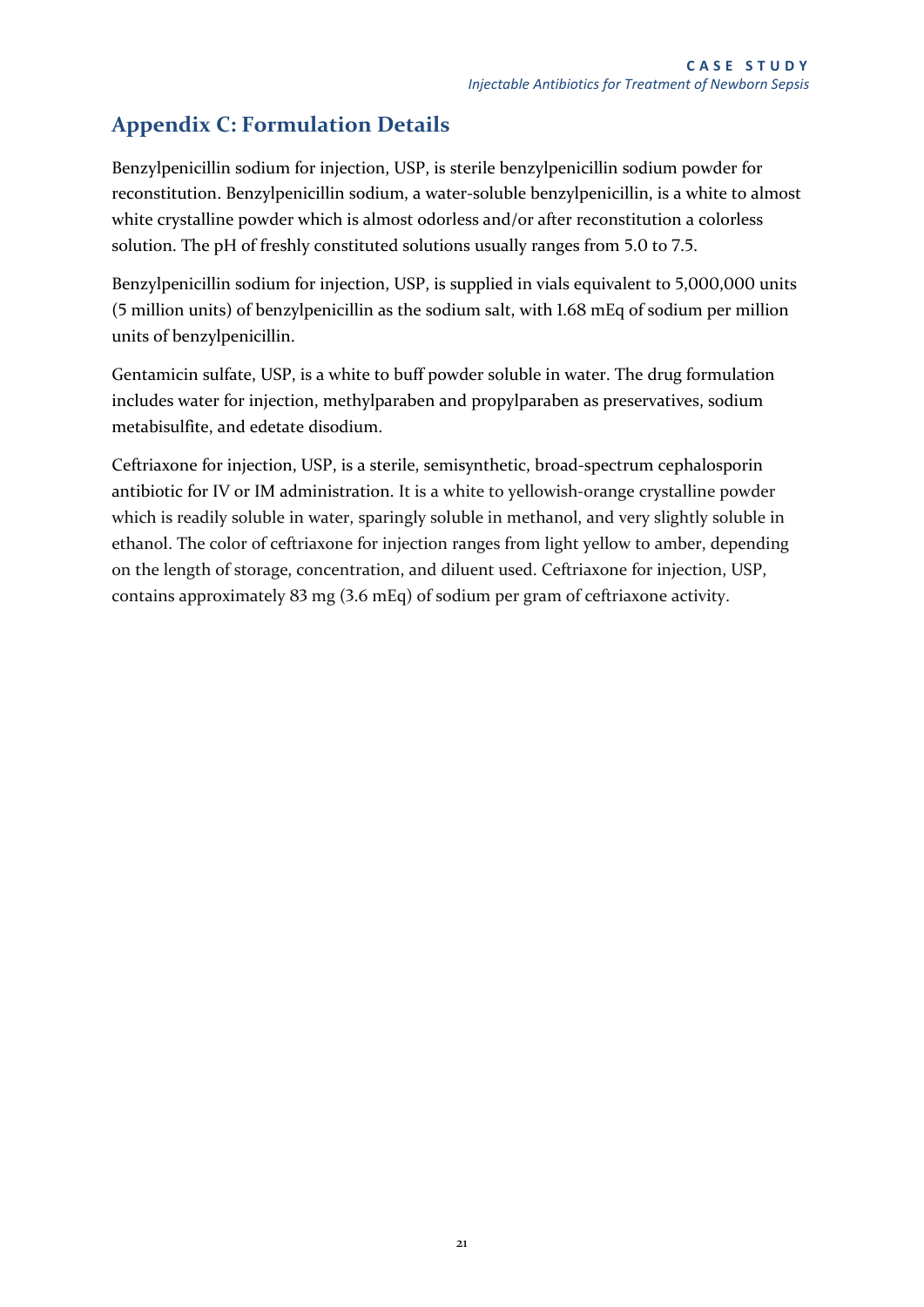# **Appendix D: Economic Analysis of Gentamicin in the Uniject® Prefilled Injection System for Treatment of Neonatal Sepsis**

In 2010, PATH conducted an economic analysis to determine the benefit of injectable antibiotics in terms of lives saved compared to oral antibiotics. The results of this analysis†† in the table below indicate an increase in lives saved for both courses of treatment and an additional 25,000 lives saved with the use of injectable antibiotics over the oral option. Use of gentamicin in Uniject increases the cost per life saved by US\$12.12 over the oral option and US\$16.71 over the use of needle and syringe. However, because the cost of gentamicin in Uniject (US\$1.00 to US\$1.35) is significantly more than administration of gentamicin by autodisable needle and syringe (US\$0.10), it will increase costs to national health systems considerably.

<span id="page-27-0"></span>

|                                                                             | 2010    | 2011      | 2012      | 2013      | 2014        | 2015        |
|-----------------------------------------------------------------------------|---------|-----------|-----------|-----------|-------------|-------------|
| Neonatal sepsis pneumonia deaths addressable with gentamicin in Uniject     | 123,959 | 123,392   | 122,732   | 122,297   | 121,513     | 120,885     |
| Total system cost for needle and syringe (gentamicin + benzylpenicillin)    |         | \$32,153  | \$63,961  | \$95,602  | \$126,651   | \$157,497   |
| Total system cost for Uniject (gentamicin + amoxicillin)                    |         | \$255,416 | \$508,100 | \$759,448 | \$1,006,102 | \$1,251,133 |
| Total system cost for orals                                                 |         | \$57,731  | \$114,844 | \$171,655 | \$227,406   | \$282,789   |
| Deaths prevented with injectable antibiotics (0% to 75% coverage)           |         | 13,359    | 26,573    | 39,718    | 52,628      | 65,458      |
| Cost per life saved with needle and syringe (gentamicin + benzylpenicillin) |         | \$2.41    | \$2.41    | \$2.41    | \$2.41      | \$2.41      |
| Cost per life saved with Uniject (gentamicin + amoxicillin)                 |         | \$19.12   | \$19.12   | \$19.12   | \$19.12     | \$19,11     |
| Deaths prevented with oral antibiotics (0% to 75% coverage)                 |         | 8,252     | 16,415    | 24,534    | 32,505      | 40,425      |
| Cost per life saved                                                         |         | \$7.00    | \$7.00    | \$7.00    | \$7.00      | \$7.00      |
| Lives saved; difference between injectable vs. oral                         |         | 5,107     | 10,158    | 15,184    | 20,123      | 25,033      |
| Cost per life: Uniject vs. injection by needle and syringe                  |         | \$16.71   |           |           |             |             |
| Cost per life: Uniject vs. oral delivery                                    |         | \$12.12   |           |           |             |             |

<sup>††</sup> Economic analysis was conducted using the Spectrum Policy Modeling System and LiST module to conduct evidence-based estimates of intervention impact. (Spectrum Policy Modeling System and LiST are available at: http://www.jhsph.edu/dept/ih/IIP/list/index.html. Accessed March 29, 2010).Three scenarios were run using the Spectrum Policy Modeling System with country-level data for India: (1) no intervention, (2) introduction of injectable antibiotics with an effectiveness of 68%, (3) introduction of oral antibiotics with an effectiveness of 42% (Default Spectrum effectiveness data at <1 month against neonatal sepsis pneumonia was used for intervention scenarios). Adjustments were made to limit the results to only the addressable market, which includes only the 53 percent of births where no skilled attendant is available.

-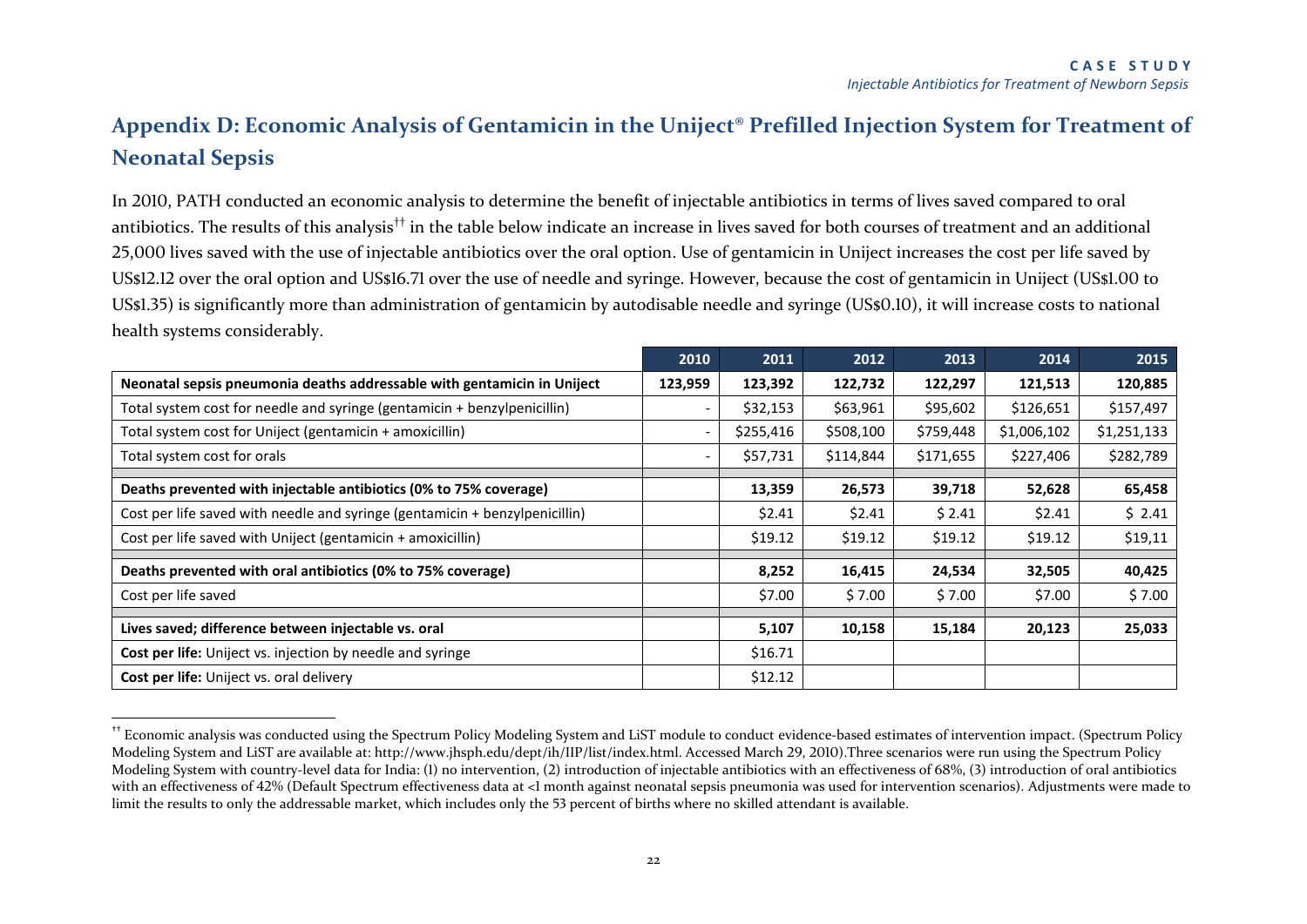### <span id="page-28-0"></span>**References**

<sup>1</sup> Rajaratnam JK, Marcus JR, Flaxman AD, et al. Neonatal, postneonatal, childhood, and under-5 mortality for 187 countries, 1970-2010: a systematic analysis of progress towards Millennium Development Goal 4. *The Lancet*. 2010;375:1988–2008.

<sup>2</sup> Black RE, Cousens S, Johnson HL et al. Global, regional, and national causes of child mortality in 2008: a systematic analysis. *The Lancet*. 2010;375:1969–1987.

<sup>3</sup> Oestergaard MZ, Inoue M, Yoshida S, et al. Neonatal mortality levels for 193 countries in 2009 with trends since 1990: a systematic analysis of progress, projections, and priorities. *PLOS Medicine*. 2011; 8(8):e1001080.

<sup>4</sup> Bryce J, Boschi-Pinto C, Shibuya K, Black RE, WHO Child Health Epidemiology Reference Group. WHO estimates of the causes of death in children. *The Lancet*. 2005;365(9465):1147–1152.

5 Lawn JE, Cousens S, Zupan J. 4 million neonatal deaths: where? when? why? *The Lancet*. 2005;365:891–900.

 $6$  Lawn JE, Ruban I, Rubens C. Four million neonatal deaths: is the global research agenda

evidence-based? *Early Human Development.* 2008;84:809–814. 7 Seale AC, Mwaniki M, Newton CR, Berkley JA. Maternal and early onset neonatal bacterial sepsis: burden and strategies for prevention in sub-Saharan Africa. *The Lancet Infectious Diseases*. 2009;9:428–438.

<sup>8</sup> Kinney MV, Kerber KJ, Black RE, et al. Sub-Saharan Africa's mothers, newborns, and children: where and why do they die? *PLoS Medicine*. 2010;7(6):e1000294.

<sup>9</sup> Thaver D, Zaidi AK. Burden of neonatal infections in developing countries: a review of evidence from community-based studies. *Pediatric Infectious Disease Journal*. 2009;28(S1):S3–S9.

<sup>10</sup> Neonatal sepsis web page. Merck Manual website. Available at:

[http://www.merckmanuals.com/professional/pediatrics/infections\\_in\\_neonates/neonatal\\_sepsi](http://www.merckmanuals.com/professional/pediatrics/infections_in_neonates/neonatal_sepsis.html#v1092175) [s.html#v1092175.](http://www.merckmanuals.com/professional/pediatrics/infections_in_neonates/neonatal_sepsis.html#v1092175) Accessed February 10, 2012.

<sup>11</sup> WHO. *Managing Newborn Problems. A Guide for Doctors, Nurses, and Midwives.* Geneva: WHO; 2003. Available at:

[www.who.int/making\\_pregnancy\\_safer/documents/9241546220/en/index.html.](http://www.who.int/making_pregnancy_safer/documents/9241546220/en/index.html) Accessed February 1o, 2012.

<sup>12</sup> WHO, United Nations Population Fund, United Nations Children's Fund (UNICEF), The World Bank. *Pregnancy, Childbirth, Postpartum and Newborn Care. A Guide for Essential*  Practice. Geneva: WHO; 2006. Available at:

[www.who.int/making\\_pregnancy\\_safer/documents/924159084x/en/index.html.](http://www.who.int/making_pregnancy_safer/documents/924159084x/en/index.html) Accessed February 1o, 2012.

<sup>13</sup> The Partnership for Maternal, Newborn & Child Health (PMNCH). A Global Review of the Key Interventions Related to Reproductive, Maternal, Newborn and Child Health. Geneva: PMNCH; 2011.

<sup>14</sup> WHO. *Recommendations for Management of Common Childhood Conditions*. Geneva: WHO; 2012. Available at:

[http://whqlibdoc.who.int/publications/2012/9789241502825\\_eng.pdf.](http://whqlibdoc.who.int/publications/2012/9789241502825_eng.pdf) Accessed February 16, 2012.

<sup>15</sup> WHO, UNICEF. *Handbook: IMCI Integrated Management of Childhood Illness*. Geneva: WHO; 2005. Available at: [http://whqlibdoc.who.int/publications/2005/9241546441.pdf.](http://whqlibdoc.who.int/publications/2005/9241546441.pdf) Accessed February 16, 2012.

<sup>16</sup> WHO, UNICEF. *IMCI Chart Booklet—Standard 2008*. Geneva: WHO; 2008. Page 29.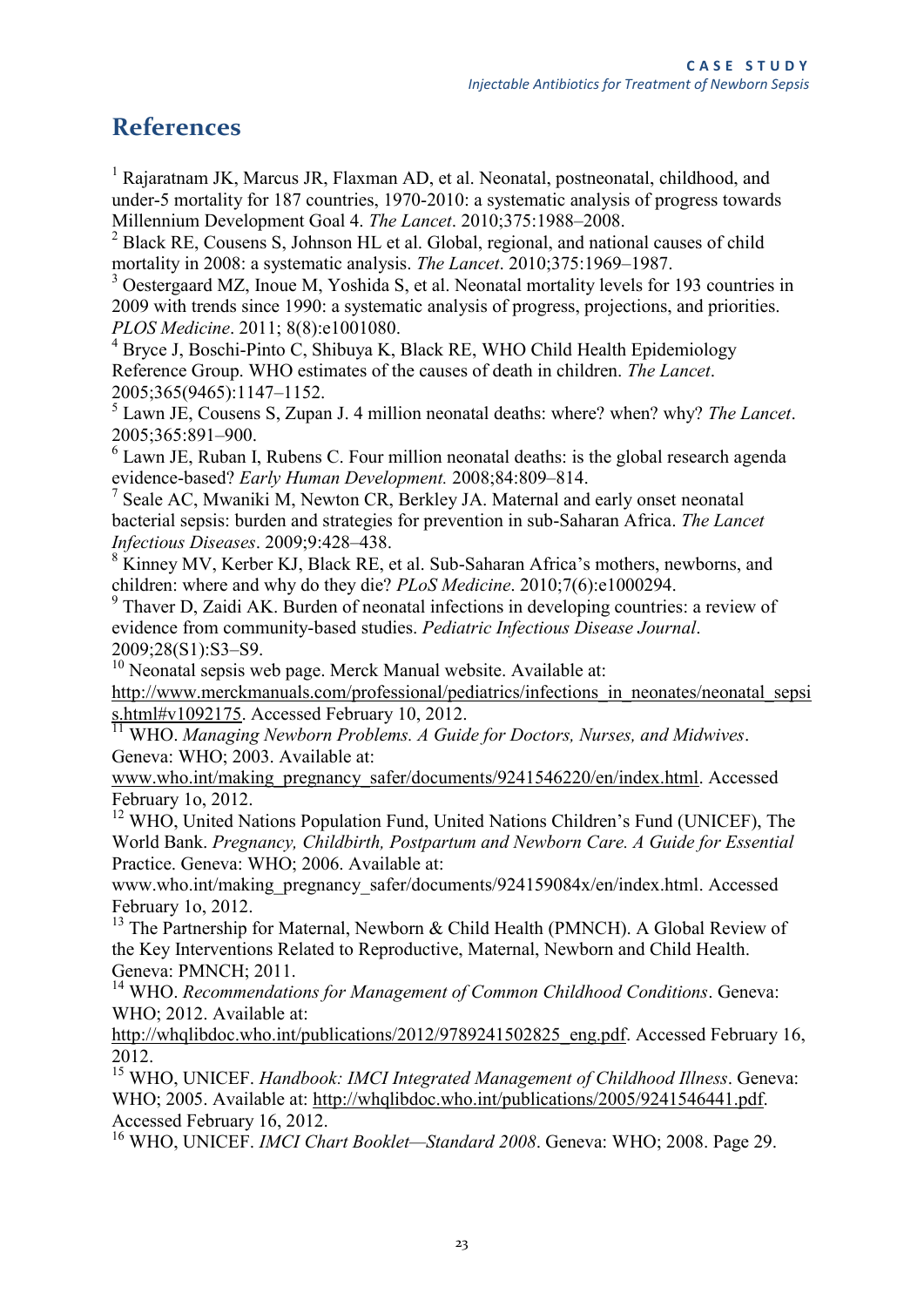<sup>17</sup> WHO. *Management of the Child With a Serious Infection or Severe Malnutrition: Guidelines for Care at First Referral Level in Developing Countries***.** Geneva: WHO; 2000: 62.

<sup>18</sup> Zaidi AK, Sundar S, Darmstadt GL, Bhutta ZA. Antibiotic therapy for serious bacterial infections in young infants: randomized community-based trial [abstract 2753.5]. Pediatric Academic Societies' Annual Meeting. San Francisco, CA, April 29–May 2, 2006.

<sup>19</sup> Saez-Llorens X, McCracken GH. Clinical pharmacology of antibacterial agents. In: Remington JS, Klein JO, eds. *Infectious Diseases of the Fetus and Newborn Infant*. Philadelphia: W.B. Saunders Company; 2001: 1419–1466.

<sup>20</sup> WHO. *WHO Best Practices for Injections and Related Procedures Toolkit.* Geneva: WHO; 2010.

<sup>21</sup> WHO. *Model List of Essential Medicines for Children*. 3rd list. Geneva: WHO; March 2011. Available at: [http://whqlibdoc.who.int/hq/2011/a95054\\_eng.pdf.](http://whqlibdoc.who.int/hq/2011/a95054_eng.pdf) Accessed February 10, 2012.

 $22$  Speer ME, Mason EO, Scharnberg JT. Cerebrospinal fluid concentrations of aqueous procaine penicillin G in the neonate. *Pediatrics*. 1981;67:387–388.

<sup>23</sup> Paryani SG, Vaughn AJ, Crosby M, et al. Treatment of asymptomatic congenital syphilis: benzathine versus procaine penicillin G therapy. *Journal of Pediatrics*. 1994;125:471–475.

<sup>24</sup> WHO. *Procaine Benzylpenicillin in Neonates*. Report from the Second Meeting of the Subcommittee on the Selection and Use of Essential Medicines. September 29-October 3, 2009.

<sup>25</sup> [Darmstadt GL,](http://www.ncbi.nlm.nih.gov/pubmed?term=%22Darmstadt%20GL%22%5BAuthor%5D) [Miller-Bell M,](http://www.ncbi.nlm.nih.gov/pubmed?term=%22Miller-Bell%20M%22%5BAuthor%5D) [Batra M,](http://www.ncbi.nlm.nih.gov/pubmed?term=%22Batra%20M%22%5BAuthor%5D) et al. Extended-interval dosing of gentamicin for treatment of neonatal sepsis in developed and developing countries. *[Journal of Health,](http://www.ncbi.nlm.nih.gov/pubmed/18686550)  [Population, and Nutrition](http://www.ncbi.nlm.nih.gov/pubmed/18686550)*. 2008;26(2):163–182.

<sup>26</sup> Van Reempts PJ, Van Overmeire B, Mahieu LM, et al. Clinical experience with ceftriaxone treatment in the neonate. *Chemotherapy*. 1995;41(4):316–322.

 $27$  McCracken GH, Sakata Y. Antimicrobial therapy of experimental meningitis caused by Streptococcus pneumoniae strains with different susceptibilities to penicillin. *Antimicrobial Agents Chemotherapy*. 1985 February; 27(2): 141–145.

 $^{28}$  del Rio MA, Chrane D, Shelton S, et al. Ceftriaxone versus ampicillin and chloramphenicol for treatment of bacterial meningitis in children. *Lancet*. 1983;1(8336):1241–1244.

<sup>29</sup> de Louvois J. Acute bacterial meningitis in the newborn. *Journal of Antimicrobial Chemotherapy*. 1994;34(Suppl A):61–73.

 $30$  [Darmstadt GL,](http://www.ncbi.nlm.nih.gov/pubmed?term=%22Darmstadt%20GL%22%5BAuthor%5D) [Batra M,](http://www.ncbi.nlm.nih.gov/pubmed?term=%22Batra%20M%22%5BAuthor%5D) [Zaidi AK.](http://www.ncbi.nlm.nih.gov/pubmed?term=%22Zaidi%20AK%22%5BAuthor%5D) Parenteral antibiotics for the treatment of serious neonatal bacterial infections in developing-country settings. *[Pediatric Infectious Disease](http://www.ncbi.nlm.nih.gov/pubmed/19106762)  [Journal](http://www.ncbi.nlm.nih.gov/pubmed/19106762)*. 2009;28(1 Suppl):S37–S42.

 $31$  Roess AA. Risk factors for antibiotic resistant infections in a rural developing-country setting: human and animal agricultural antibiotic use and animal husbandry practices in rural Bangladesh [dissertation]. 2006. Available at:

[http://proquest.umi.com/pqdlink?Ver=1&Exp=02-10-](http://proquest.umi.com/pqdlink?Ver=1&Exp=02-10-2017&FMT=7&DID=1140198091&RQT=309&attempt=1&cfc=1)

[2017&FMT=7&DID=1140198091&RQT=309&attempt=1&cfc=1\)](http://proquest.umi.com/pqdlink?Ver=1&Exp=02-10-2017&FMT=7&DID=1140198091&RQT=309&attempt=1&cfc=1). Accessed February 10. 2012.

<sup>32</sup> WHO. *Pocket Book of Hospital Care for Children*. Geneva: WHO; 2005. Available at: [http://whqlibdoc.who.int/publications/2005/9241546700.pdf.](http://whqlibdoc.who.int/publications/2005/9241546700.pdf) Accessed February 10, 2012.

<sup>33</sup> Bhutta ZA, Zaidi AK, Thaver D. et al. Management of newborn infections in primary care settings. *A Review of the Evidence and Implications for Policy? The Pediatric Infectious Disease Journal.* 2009; 28( 1):S22–S30.

<sup>34</sup> Zaidi AK, et al. *Pediatric Infectious Diseases Journal*. In press.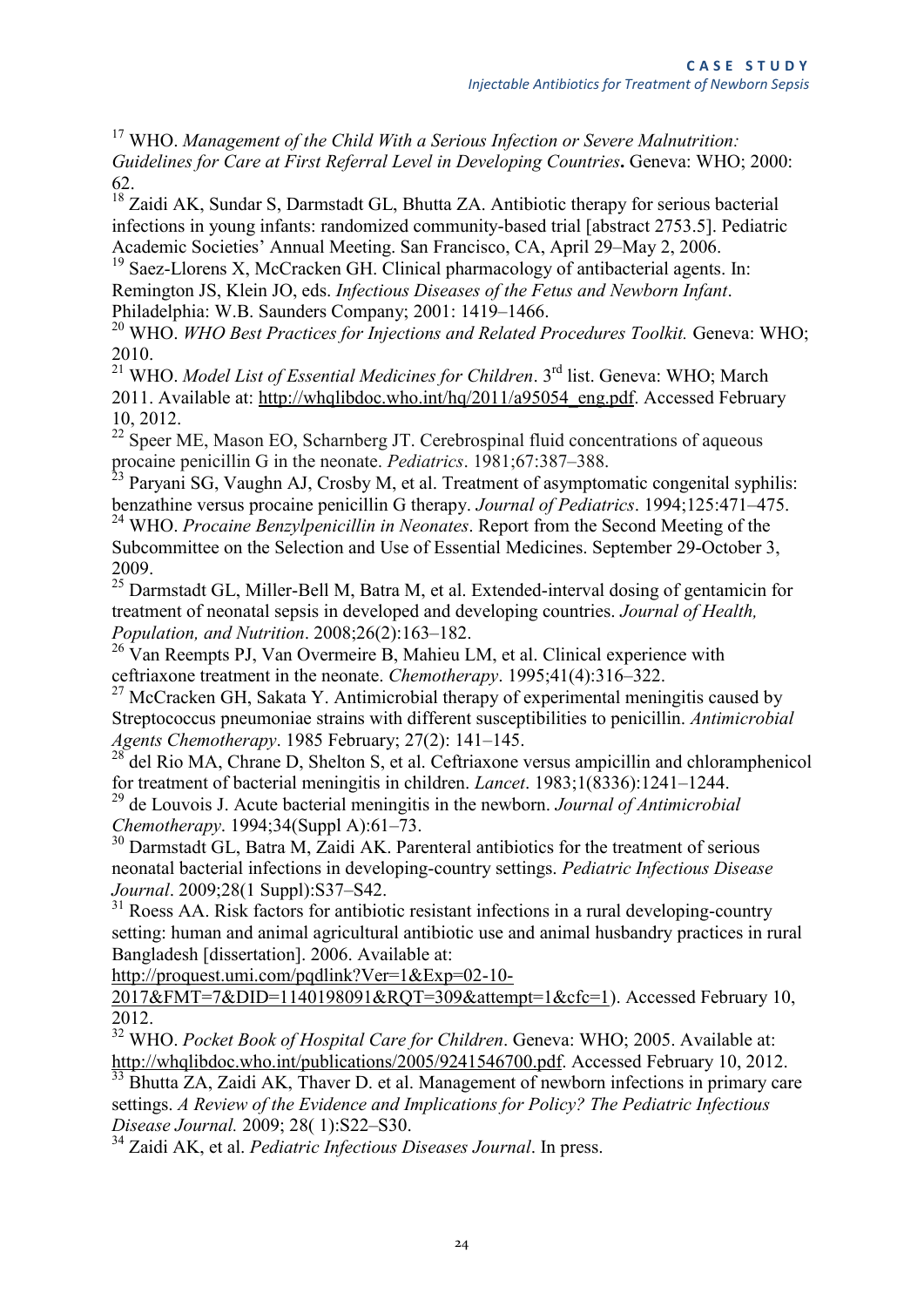<sup>35</sup> [Darmstadt GL,](http://www.ncbi.nlm.nih.gov/pubmed?term=%22Darmstadt%20GL%22%5BAuthor%5D) [Batra M,](http://www.ncbi.nlm.nih.gov/pubmed?term=%22Batra%20M%22%5BAuthor%5D) [Zaidi AK.](http://www.ncbi.nlm.nih.gov/pubmed?term=%22Zaidi%20AK%22%5BAuthor%5D) Oral antibiotics in the management of serious neonatal bacterial infections in developing-country communities. *[Pediatric Infectious Disease Journal](http://www.ncbi.nlm.nih.gov/pubmed/19106761)*. 2009;28(1 Suppl):S31–S36.

<sup>36</sup> Thaver D, Ali SA, Zaidi AK. Antimicrobial resistance among neonatal pathogens in developing countries. *Pediatric Infectious Disease Journal*. 2009;28(1 Suppl):S19–S21.

 $37$  Zaidi AK, Thaver D, Ali SA, Khan TA. Pathogens associated with sepsis in newborns and young infants in developing countries. *Pediatric Infectious Disease Journal*. 2009;28(1 Suppl):S10–S18.

<sup>38</sup> National medicines list/formulary/standard treatment guidelines page. World Health Organization website. Available at:

[http://www.who.int/selection\\_medicines/country\\_lists/en/index.html.](http://www.who.int/selection_medicines/country_lists/en/index.html) Accessed February 10, 2012.

 $\frac{39}{39}$  Personal communication with Dr. Joseph de Graft-Johnson. January 17, 2012.

<sup>40</sup> Personal communication with Dr. Goldy Mazia. January 30, 2012.

<sup>41</sup> WHO, UNICEF, Save the Children, United States Agency for International Development (USAID). *Meeting Report*. From: Expert Consultation on Community-Based Approaches for Neonatal Sepsis Management, 2007; London, England.

<sup>42</sup> PATH. *Gentamicin for Treatment of Neonatal Sepsis: A Landscape of Packaging and Delivery Alternatives.* 2010. Unpublished report; available upon request.

<sup>43</sup> Hossain MM, Chowdhury NA, Shirin M, et al. Simplified dosing of gentamicin for treatment of sepsis in Bangladeshi neonates. *Journal of Health, Population, and Nutrition*. 2009;27(5):640–645.

<sup>44</sup> Coffey PS, Sharma J, KC G, Neupane D, Dawson P, Pradhan YV. Feasibility and acceptability of gentamicin in the Uniject™ prefilled injection system for community-based treatment of possible neonatal sepsis: the experience of female community health volunteers in Nepal. *Journal of Perinatology.* In press.

<sup>45</sup> Arora A, Prausnitz M, Mitragotri S. Microscale devices for transdermal drug delivery*. [International Journal of Pharmaceutics](http://libra.msra.cn/Journal/8233/int-j-pharm-international-journal-of-pharmaceutics)*. 2008;364(2): 227–236.

<sup>46</sup> Tsioris K, Raja WK, Pritchard EM, et al. Fabrication of silk microneedles for controlledrelease drug delivery. *Advanced Functional Materials. 2012;* 22(2): 330–335.

<sup>47</sup>European AIDS Treatment Group global news website. Microneedle patches may target dentritic cells more efficiently and induce immunity against HIV. November 7, 2011. Available at: [http://www.eatg.org/eatg/Global-HIV-News/Basic-Science/Microneedle](http://www.eatg.org/eatg/Global-HIV-News/Basic-Science/Microneedle-patches-may-target-dentritic-cells-more-efficiently-and-induce-immunity-against-HIV)[patches-may-target-dentritic-cells-more-efficiently-and-induce-immunity-against-HIV.](http://www.eatg.org/eatg/Global-HIV-News/Basic-Science/Microneedle-patches-may-target-dentritic-cells-more-efficiently-and-induce-immunity-against-HIV) Accessed February 16, 2012.

<sup>48</sup> Telephone conversation with Anita Zaidi, Aga Khan University. January, 26, 2012. <sup>49</sup> Electronic Medicines Compendium website. Available at:

[http://www.medicines.org.uk/EMC/.](http://www.medicines.org.uk/EMC/) Accessed February 10, 2012.

<sup>50</sup> International Drug Price Indicator Guide page. [Management Sciences for Health](http://www.msh.org/) website. Available at:

[http://erc.msh.org/mainpage.cfm?file=1.0.htm&module=DMP&language=English.](http://erc.msh.org/mainpage.cfm?file=1.0.htm&module=DMP&language=English) Accessed February 10, 2012.

 $51$  Adam T, Lim SS, Mehta S, et al. Cost-effectiveness analysis of strategies for maternal and neonatal health in developing countries. *British Medical Journal*. 2005;331:1107.

 $52$  Zaidi AK, Ganatra HA, Syed S, et al. Effect of case management on neonatal mortality due to sepsis and pneumonia. *BMC Public Health*. 2011 Apr 13;11 Suppl 3:S13. Review.

<sup>53</sup> Winch PJ, Alam MA, Akther A, et al. Local understandings of vulnerability and protection during the neonatal period in Sylhet District, Bangladesh: a qualitative study. *The Lancet.* 2005; 366:478–485.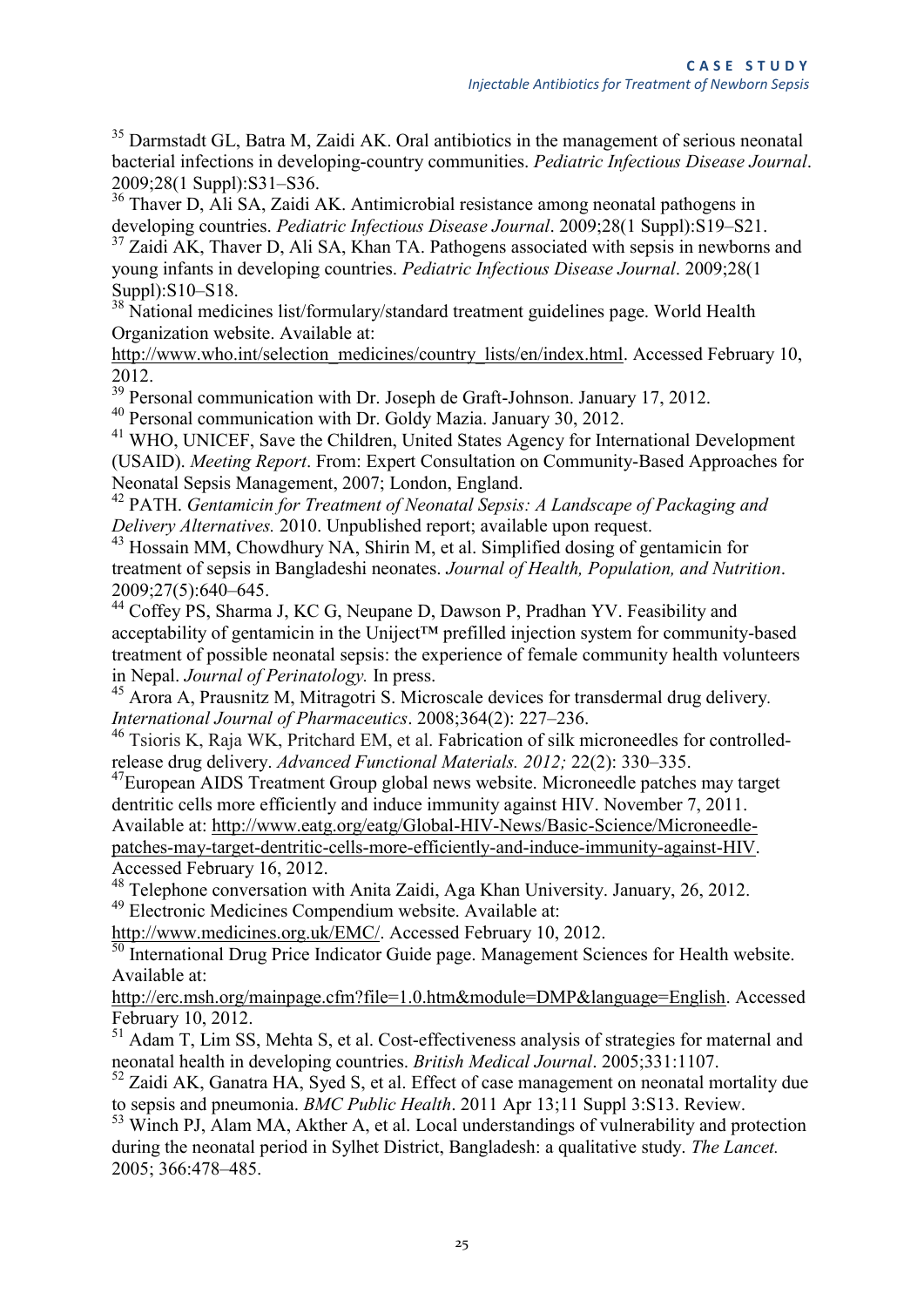<sup>54</sup> Awasthi S, Verma T, Agarwal M. Danger signs of neonatal illnesses: perceptions of caregivers and health workers in northern India. *Bulletin of the World Health Organization*. 2006;84:819–826.

<sup>55</sup> de Zoysa I, Bhandari N, Akhtari N, Bhan MK. Careseeking for illness in young infants in an urban slum in India. *Soc Sci Med* 1998; 47: 2101–2111.

<sup>56</sup> USAID, JSI, Save the Children, Nepal Family Health Program. Community-Based Management of Neonatal Infections in Nepal. Final Report: Morang Innovative Neonatal Intervention Program. Available at:

[http://www.jsi.com/JSIInternet/Resources/Publications/DownloadDocument.cfm?DBLDOCI](http://www.jsi.com/JSIInternet/Resources/Publications/DownloadDocument.cfm?DBLDOCID=10660&DBLLANGID=3) [D=10660&DBLLANGID=3.](http://www.jsi.com/JSIInternet/Resources/Publications/DownloadDocument.cfm?DBLDOCID=10660&DBLLANGID=3) Accessed February 10, 2012.

<sup>57</sup> Bang AT, Reddy HM, Deshmukh MD, Baitule SB, Bang RA. Neonatal and infant mortality in the ten years (1993 to 2003) of the Gadchiroli field trial: effect of home-based neonatal care). *J Perinatol*. 2005 Mar;25 Suppl 1:S92-107.

<sup>58</sup> Darmstadt GL, Baqui AH, Choi Y, et al. Bangladesh Projahnmo-2 (Mirzapur) Study. Validation of a clinical algorithm to identify neonates with severe illness during routine household visits in rural Bangladesh. *Arch Dis Child*. 2011 Dec;96(12):1140-1146.

<sup>59</sup> Baqui AH, Arifeen SE, Rosen HE, et al. Projahnmo Study Group. Community-based validation of assessment of newborn illnesses by trained community health workers in Sylhet district of Bangladesh. *Trop Med Int Health*. 2009 Dec;14(12):1448-1456.

<sup>60</sup> Naushero Feroze Neonatal Survival Project page. Clinical Trials website. Available at: [http://clinicaltrials.gov/ct2/show/NCT01350765.](http://clinicaltrials.gov/ct2/show/NCT01350765) Accessed February 10,2012.

<sup>61</sup> Shrestha BP, Bhandari B, Manandhar DS, Osrin D, Costello A, Saville N. Community interventions to reduce child mortality in Dhanusha, Nepal: study protocol for a cluster randomized controlled trial. *Trials.* 2011, 12: 136.

<sup>62</sup> Impact Study of Community-Based Treatment of Neonatal Infection by Health Extension Workers on Neonatal Mortality page. Clinical Trials website. Available at: [http://clinicaltrials.gov/ct2/show/NCT00743691?term=Ethiopia&rank=12.](http://clinicaltrials.gov/ct2/show/NCT00743691?term=Ethiopia&rank=12) Accessed Febryuary 10, 2012.

<sup>63</sup> McCracken Jr. GH, Ginsberg C, Chrane DF, et al. Clinical pharmacology of penicillin in newborn infants. *Journal of Pediatrics.* 1973;82(4):692–698.

 $<sup>64</sup>$  Azimi PH, Janner D, Berne P, et al. Concentrations of procaine and aqueous penicillin in</sup> the cerebrospinal fluid of infants treated for congenital syphilis. *Journal of Pediatrics.* 1994;124(4):649–653.

 $65$  Litzow JM, [Gill CJ,](http://www.ncbi.nlm.nih.gov/pubmed?term=%22Gill%20CJ%22%5BAuthor%5D) [Mantaring JB](http://www.ncbi.nlm.nih.gov/pubmed?term=%22Mantaring%20JB%22%5BAuthor%5D) et al. High frequency of multidrug-resistant gramnegative rods in 2 neonatal intensive care units in the Philippines. *Infection Control and Hospital Epidemiology.* 2009;30(6):543-549.

<sup>66</sup> Fanos V, Dall'Agnola A. Antibiotics in neonatal infections: a review. *Drugs*. 1999;58(3):405–427.

 $67$  Agarwal G, Rastogi A, Pyati S, et al. Comparison of once-daily versus twice-daily gentamicin dosing regimens in infants > or = 2500 g. *Journal of Perinatology.* 2002;22:268- 274.

<sup>68</sup> Chotigeat U, Narongsanti A, Ayudhya DP. Gentamicin in neonatal infection: once versus twice daily dosage. *Journal of the Medical Association of Thaland.* 2001;84:1109-1115.

 $^{69}$  de Alba RC, Gomez CE, Manzanares SC, et al. Once daily gentamicin dosing in neonates. *Pediatric Infectious Disease Journal.* 1998;17:1169-1171.

<sup>70</sup> Hayani KC, Hatzopoulos FK, Frank AL, et al. Pharmacokinetics of once-daily dosing of gentamicin in neonates. *Journal of Pediatrics*. 1997;131(1 Pt. 1):76–80.<br><sup>71</sup> Krishnan I. George S.A. Carte

Krishnan L, George SA. Gentamicin therapy in preterms: a comparison of two dosage regimens. *Indian Pediatrics.* 1997;34:1075-1080.